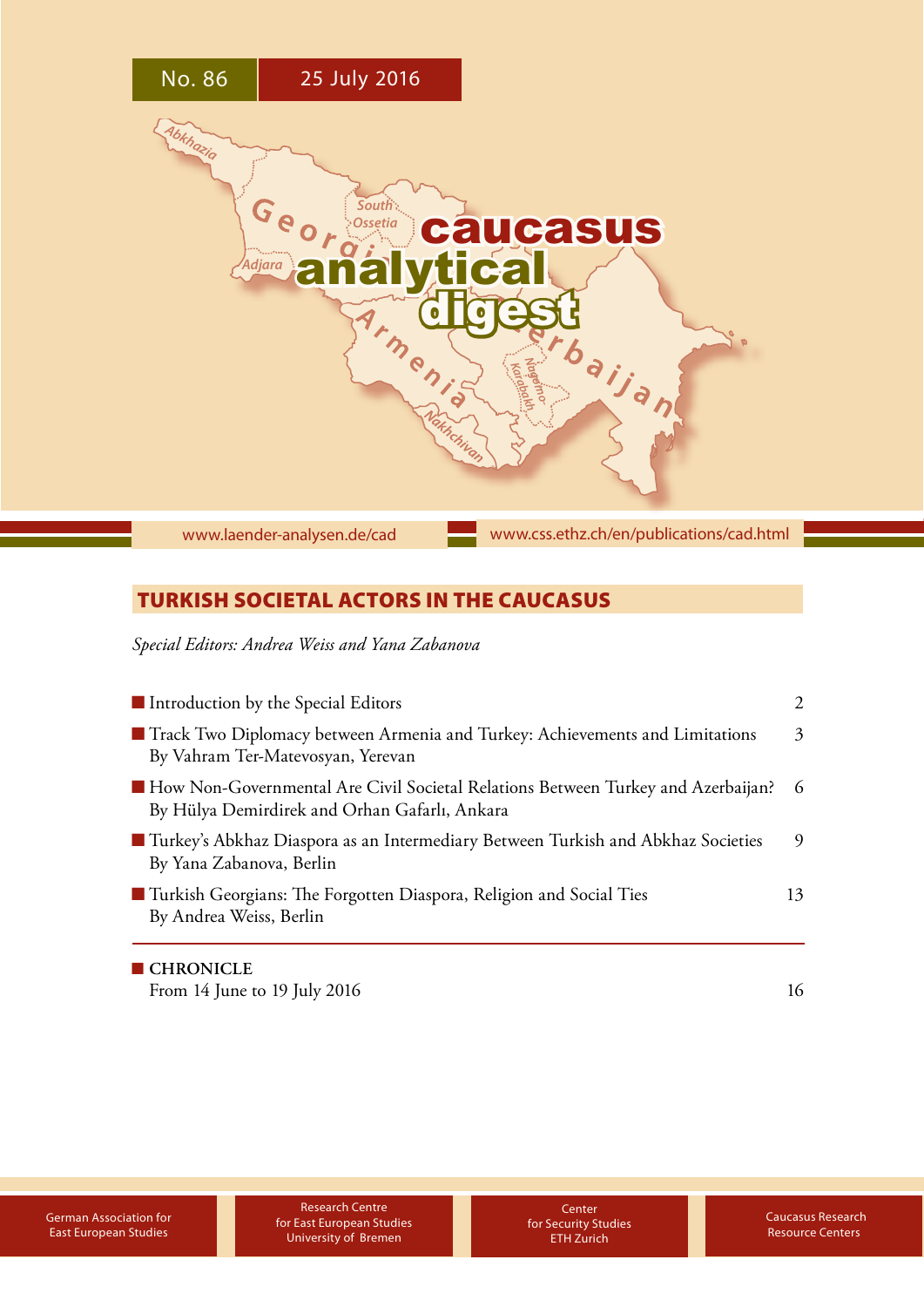## <span id="page-1-0"></span>**Introduction by the Special Editors**

Turkey is an important actor in the South Caucasus in several respects: as a leading trade and investment partner, an energy hub, and a security actor. While the economic and security dimensions of Turkey's role in the region have been amply addressed, its cross-border ties with societies in the Caucasus remain under-researched. This issue of the Caucasus Analytical Digest illustrates inter-societal relations between Turkey and the three South Caucasus states of Armenia, Azerbaijan, and Georgia, as well as with the de-facto state of Abkhazia, through the prism of NGO and diaspora contacts. Although this approach is by necessity selective, each of the four articles describes an important segment of transboundary societal relations between Turkey and the Caucasus.

In the case of Armenia, as Ter-Matevosyan demonstrates, the absence of diplomatic relations with Turkey has brought civil society groups to the fore in developing ties between the two societies, most prominently during the period of the attempted rapprochement between Turkey and Armenia in 2008–2009. While Turkish civil society's involvement has been essential for maintaining contacts to Armenia, it has faced criticism for failing to engage broader sections of Turkish society into the Armenian–Turkish dialogue.

Apart from civil society groups, diasporas are actor configurations that routinely transcend state boundaries. Demirdirek and Gafarli draw attention to three different subsets of the Azerbaijani diaspora in Turkey, concentrating on the politicization of the more recent (post-1990) arrivals and emphasizing the Azerbaijani government's attempts to use this group to exercise influence within Turkey. By contrast, the historical Azerbaijani diaspora, despite (or perhaps because of) linguistic proximity between Azeris and Turks, does not play a prominent role in Turkey's relationship with the "homeland" and, due to its Shia faith, has been leaning closer towards Iran since 1979. This lack of engagement is very different from the position of Turkey's large and institutionalized Abkhaz diaspora, whose role as the nexus between the Turkish and Abkhaz societies is explored in Zabanova's contribution. Viewed as a valuable ally and resource by the Abkhaz authorities, the diaspora functions as the key driver behind economic and societal contacts to Abkhazia and advocates Abkhaz interests in Turkey. Some of its members have settled in Abkhazia permanently while others travel back and forth between the two locations. Finally, Weiss's article shows that in comparison to the Turkish-Abkhaz, members of the Georgian diaspora in Turkey, although active in Georgia, have been less visible in their respective homeland. Apart from institutionalized inter-state relations and a larger range of actors in Georgian–Turkish transboundary ties, the lower visibility can be attributed to the degree of the diaspora's assimilation into Turkish society and particularly to the fact that Georgia's majority population is Christian, whereas the diaspora is predominantly Muslim.

All in all, despite the significant role played by NGOs in the Armenian case, societal ties between Turkey and the South Caucasus cannot be fully captured through the prism of civil society only. The diaspora focus prevalent in this issue underscores the role of individual networks, informal ties, and political alliances at the inter-societal and even the geopolitical level.

*Andrea Weiss and Yana Zabanova*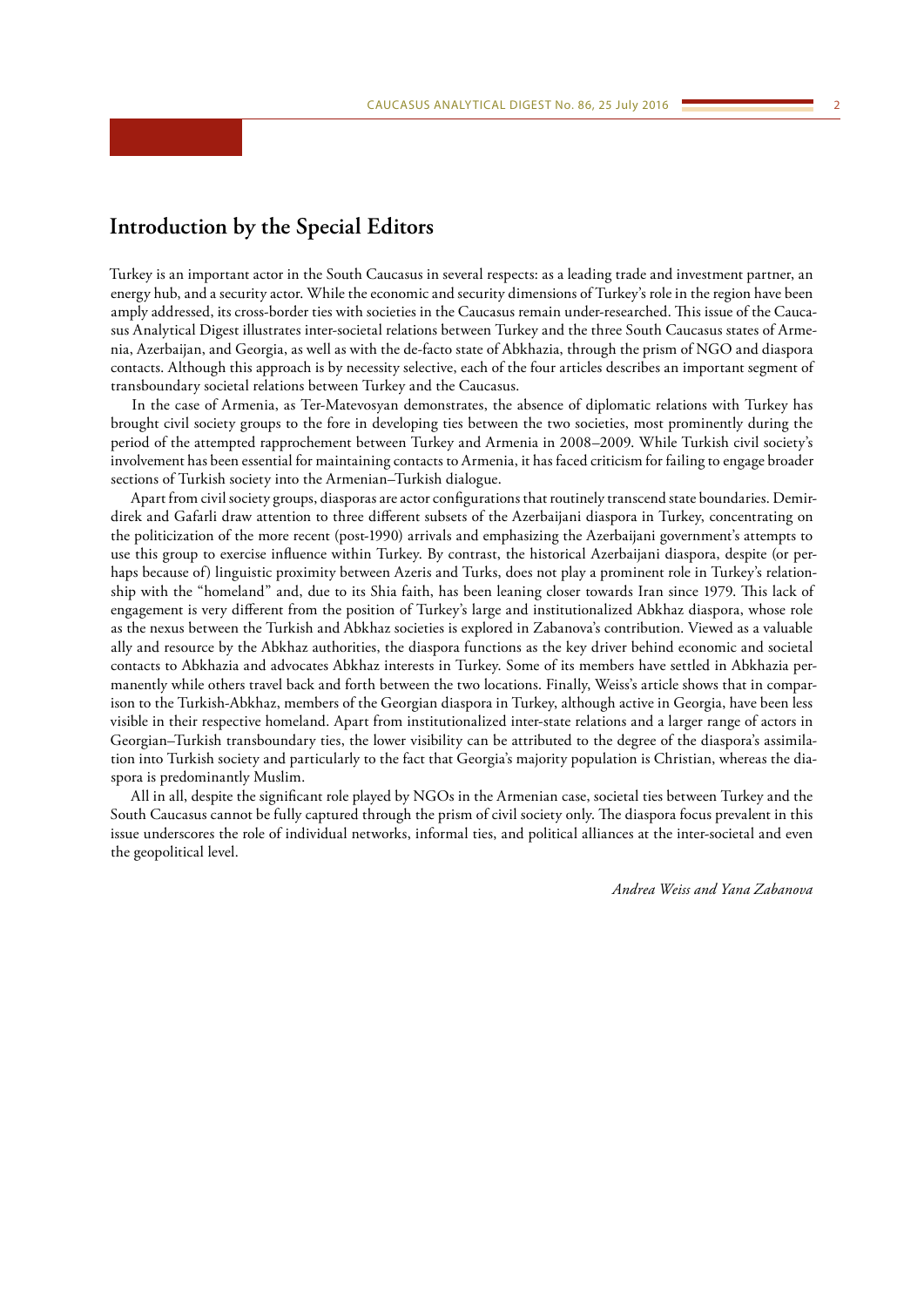## <span id="page-2-0"></span>**Track Two Diplomacy between Armenia and Turkey: Achievements and Limitations**

By Vahram Ter-Matevosyan, Yerevan

## **Abstract**

The aim of this brief survey is to examine key aspects of Turkish–Armenian track two diplomacy and its major achievements and failures over the past 25 years. It argues that current problems in official Turkish– Armenian relations should not discourage donors and participants from further assisting civil society contacts between the two nations.

## **Introduction**

The lack of Turkish–Armenian diplomatic relations remains a perplexing challenge not only for the security and stability of the South Caucasus but also for Europe. The fruitless process of "football diplomacy" did not change *the status quo,* as Turkey keeps its border with Armenia hermetically sealed. Moreover, the situation, with its non-existent official relations, became more strained and complex as the parties became increasingly distrustful of one another's intentions and policy preferences. Diplomatic communications between Turkey and Armenia have effectively broken down, with no hopeful perspectives in sight. As a result, the relations between two countries have only deteriorated. The lack of understanding on many key questions has effectively diminished any trace of the minimal trust developed during the "football diplomacy".

In the given circumstances, unofficial contacts between people remain the only option to sustain a minimum of communication between two societies. Citizens of Armenia and Turkey began to travel to one another's countries once the border checkpoints were opened in 1992. Although the Margara/Alican (northwest of Armenia) and Akhurik/Akyaka (west of Armenia) border crossings were open only occasionally, they allowed many Armenians to travel to Turkey and establish initial business contacts in the early 1990s. As a result, since then more Armenians have travelled to and stayed in Turkey than has been the case in the opposite direction. Some Armenians settled in Turkey, mainly in Istanbul, others became labour migrants, while some established families in Turkey. However, given the nature of differences between Turkey and Armenia on a range of historical problems, the contacts established by ordinary people were not sufficient to pave the way for official, "track one" diplomacy.

Soon, as the prospects for normalization were stalled, different stakeholders and organizations attempted to contribute to the normalization process. A number of civil society, business and cultural initiatives have been implemented since then. Some of these initiatives were

rather successful and progressed continuously, while others were short-lived. The various projects conducted by these groups sought to bring two societies together, overcome cognitive and emotional challenges, establish inter-personal contacts and compensate for what politicians were unable to achieve. Interestingly, that process has run rather smoothly, although the true implications have yet to be quantified. The aim of this brief survey is to examine the key aspects of Turkish–Armenian track two diplomacy and its major achievements and failures over the past 20 years. Since 2007, the author has participated in various Turkish–Armenian projects, forums, and discussions and hence has developed a set of observations and perspectives that may help to grasp the underlying features in question. Note that for the past ten years, there have been a number of publications that provide a rather comprehensive picture of those projects that have been operating since the 1990s<sup>1</sup>; therefore, this contribution focuses more on the internal discussions and dynamics of those projects, which previously were not addressed or only began recently.

## **Who Are the Participants and What Are They Attempting to Achieve?**

From the outset, the US government has been particularly interested in facilitating contacts between the Turkish and Armenian societies. The US embassies in Yerevan and Ankara and the United States Agency for International Development (USAID) have invested enormously in developing contacts and attempting to build momentum in connections between the two societies. In the recent years, the European Union joined the process by funding a number of projects implemented by different

<sup>1</sup> David Philips. 2005. *Unsilencing the Past: Track Two Diplomacy and Turkish–Armenian Reconciliation*. New York and Oxford: Berghahn Books, 2005; "*Armenian–Turkish Track 2 Diplomacy Projects: Assessment of Best Practices*". International Center for Human Development. Yerevan, 2006; Esra Çuhadar and Burcu Gültekin Punsmann. 2012. *Reflecting on the Two Decades of Bridging the Divide: Taking Stock of Turkish–Armenian Civil Society Activities.* Ankara: TESAV.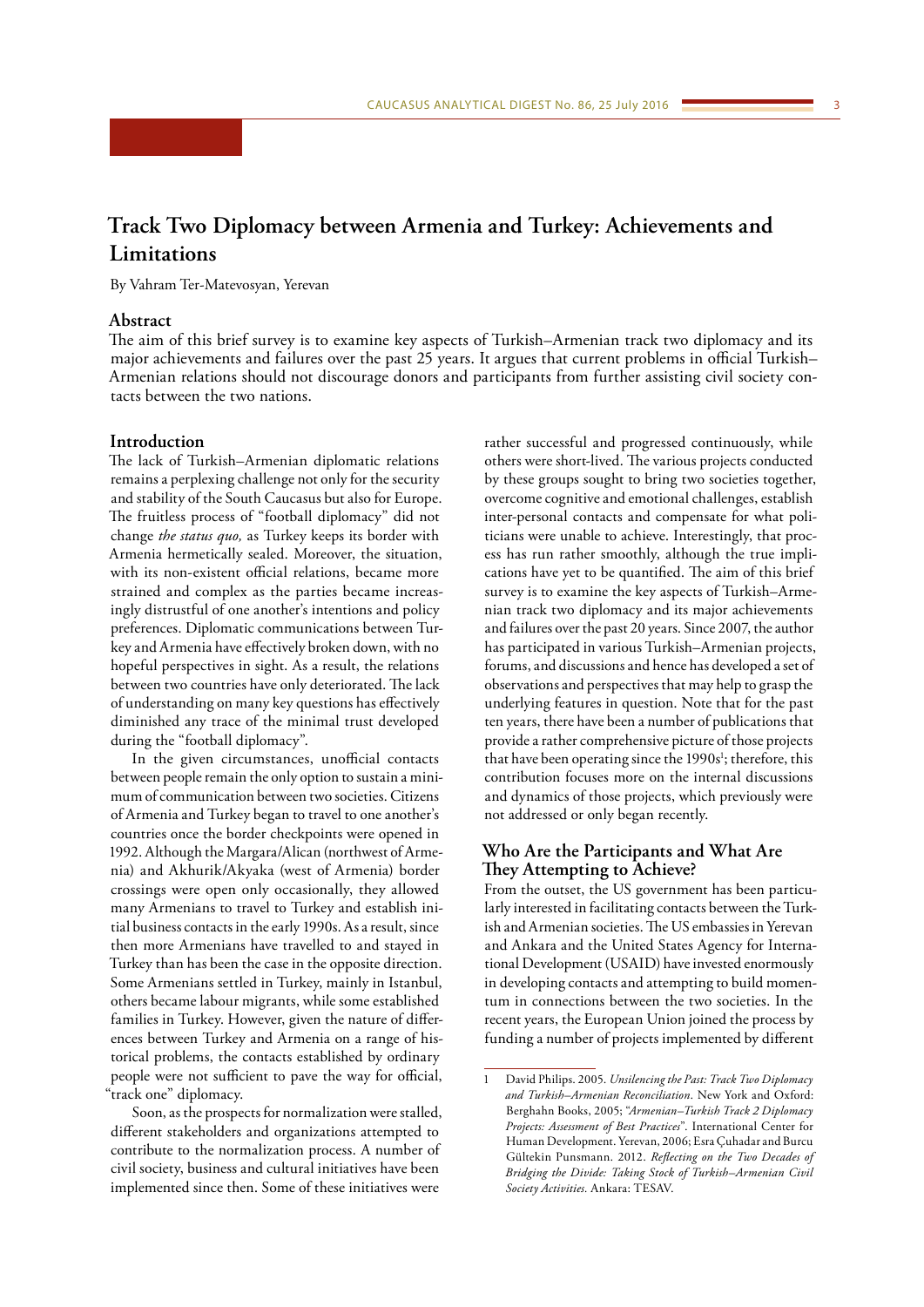civil society organizations from both Turkey and Armenia. These organizations typically formed a Consortium composed of equal number of participant organizations from each country and jointly implemented a number of projects.2 From time to time, other organizations and research and educational institutions also organized joint events with the aim of establishing an alternative framework for discussions and networking, for instance, the German foundation Konrad Adenauer Stiftung, Kadir Has University (based in Istanbul), Ankara Policy Centre, and the Centre for Eurasian Studies based in Ankara, the International Centre for Human Development based in Yerevan. Most of these projects pursued rather ambitions goals, e.g., contribute to the normalization of the process and serve as channels for communication between the two governments, while others were more modest, as they strove only to maintain minimal contacts between the two societies.

Most of these organizations have long been engaged in the Turkish–Armenian normalization process. Furthermore, frequent exchange of visits, joint statements, print and online publications, press conferences and interviews allowed the participants to accumulate a wealth of experience and knowledge in the Turkish– Armenian problems and the major challenges that the two societies face. These organizations were also able to establish some form of contacts with their respective governments and communicate certain messages that were discussed or raised during the meetings, discussions and implementation phase of the projects.

Although the events have been run rather smoothly and the parties were able to cooperate in many areas (business, education, media, etc.) and reach joint agreement on certain formulations, in some instances, those organizations and individuals participating in Turkish–Armenian joint projects faced a number of questions. One commonly referenced question them concerns the real-world impact that his or her participation can have on the process. Especially during times featuring a lack of political and diplomatic contacts between the two states, the participants questioned the rationale for participating in such projects.

Overall, participants from Turkey rarely questioned the need to have the Turkish–Armenian border opened. It was considered a necessity with respect to international law and vital to earn the trust of the Armenian society. This perspective contradicted the official Turkish posi-

tion, which tied the opening of the Turkish–Armenian border with the Karabakh conflict. The other observation that could be drawn from these projects concerns the ultimate objectives that they pursued. In rare cases, it was clear that disagreements surfaced over terminology. The Armenian participants primarily favoured the term 'normalization of Turkish–Armenian relations', rather than reconciliation, which some Turkish participants tended to favour. It was a common belief among the Armenian participants that reconciliation should follow the normalization process, which implied that reconciliation is a more challenging and difficult process. Normalization, in the Armenian terminology, implied certain basic confidence-building measures that would allow Armenian society to recognize that official Ankara is determined to develop normal relations with Armenia. In the eyes of many Armenians, it is exceedingly difficult to discuss normalization when the borders are unilaterally sealed. According to their perceptions, Turkish political leadership constantly threatens Armenia and the Armenian nation and regards the process through the lenses of the Armenian Genocide discourse or the conflict over Nagorno Karabakh.

The other problem that one can clearly identify concerns the fact the Armenian Diaspora was generally absent from the process. Of course, there were projects, for instance, operated by the French-Armenian organization "Yergir" that included Armenians from France, or the Turkish-Armenian Reconciliation Committee (TARC) project, which also had participants from the Armenian Diaspora (USA and Russia). However, the projects, which that are generally operated by organizations based in Turkey and Armenia, do not include Armenians from the Diaspora. This, in turn, creates certain perceptual problems in the Diaspora, which surfaced during the pan-Armenian tour of the Armenian president in September 2009 prior to signing the Zurich protocols. He was not welcomed in the Diaspora communities he visited in France, the USA, Lebanon and Russia. It should have been an indication that the majority of the Diaspora wants to have a greater say in the Turkish–Armenian normalization process. Protests in different parts of the world served as a message that, except for a few cases, the Diaspora generally objected to the conscious decision of the Armenian government to exclude the Diaspora from the process or consider its opinion at the later stage of the process when the Protocols on Normalization of Relations were made public.

The other observation that can be made regards the professional background of the participants. Typically, the participants in joint projects have predominantly been artists, journalists, or people from the media sphere and expert communities, retired diplomats. Quite often,

From the Turkish perspective, the organizations include Anadolu Kültür, the Economic Policy Research Foundation of Turkey, Helsinki Citizens' Assembly, and the Hrant Dink Foundation; from the Armenian perspective, the following organizations are involved, Civilitas Foundation, Eurasia Partnership Foundation, Public Journalism Club and the Regional Studies Center.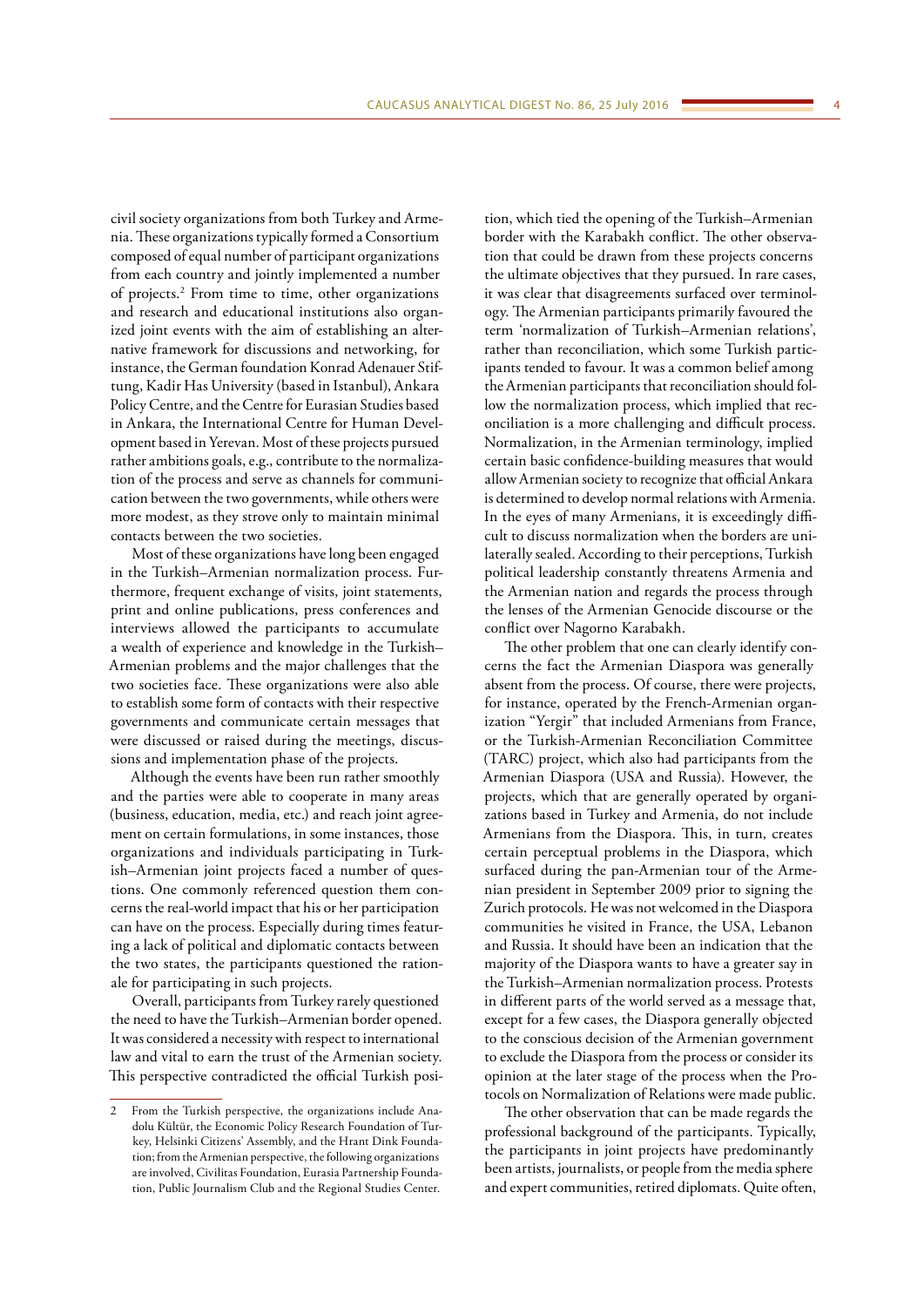the participants were the same people, with the same views and opinions about the same process, which visibly limited the "peace constituency" and precluded the engagement of the mainstream. Of course, the participation of journalists was sometimes done on purpose. Many projects sought to include journalists from both sides to allow the ideas and insights generated during the projects to disseminate in their respective nations. In some cases, journalists had to travel to different regions of the opposite countries to talk to the people and place their perspectives into the wider context. There have also been joint projects covering slightly different aspects of bilateral relations involving culture, arts and literature. In the recent years, the focus of many projects has shifted somewhat, as they began to target young people from both countries.

## **Prospects and Challenges**

It has been generally agreed that these projects are critical to sustain even minimal contact between the two societies. It has also been reported that the Armenian government was not particularly supportive of civil society contacts, as it argued that the Turkish government was abusing these projects to claim that despite the opposition stemming from the Armenian government, the dialogue between the Turkish and Armenian societies were progressing smoothly. Notwithstanding these debatable interpretations, Armenian society has largely been supportive of these interactions, as there have not been any particular opposing views. By contrast, in Turkey, there some nationalist voices and opinions have been raised, which also reflect Azerbaijani concerns and views, that interactions with Armenian civil society organizations should be halted. At the societal and regional levels, the populations of the border regions of Armenia and Turkey have generally been lukewarm towards the process, with the possible exception of the Iğdir region of Turkey, where the nationalist voices have become more vocal.

However, track two diplomacy has also been criticized by some, arguing that most of these projects have the same organizations as members and were unable to engage new people. This was particularly the case for Turkey. Both Turkish and Armenian critical voices have argued that after securing the support of liberal intellectuals and progressive voices in Turkey, the Turkish–Armenian civil society projects should have worked more consistently with radical (nationalists, conservatives) and opposing views. Engagement with these voices, according to this line of criticism, could have secured their attention, participation in and possible support for the Turkish–Armenian projects, which, in turn, would broaden the support of the grassroots level.

The geographical component was also no less significant. Turkish participants were mainly from Istanbul, and to a lesser extent from Ankara, Izmir, Kars, and Diyarbakir; similarly, the participants from Armenia were predominantly from Yerevan and to a small degree from Gyumri and Vanadzor. Moreover, Gyumri, the second-largest city in Armenia, is the most affected by the closed border because of its close location to the border. Although there have been some joint business initiatives between Kars- and Gyumri-based entrepreneurs, they were not sustainable.

It has been generally argued that the societies in both countries at large were not actively engaged in the discussions; however, this opinion is debatable, at least in Armenia. The findings of various projects were aired on TV programmes. That allowed Armenian society or, at least those who were interested in the topic, to follow the subject and expert opinions. In Turkey, however, the situation was different, and no TV channel aired specifically tailored programs on Turkish–Armenian relations. There have been a number of publications in the online media, however.

## **Outlook**

Parallel to these developments, the growing authoritarianism in Turkey can limit the activities of civil society organizations, freedom of speech and freedom of press, which can have negative implications for track two diplomacy. The recurring statements of the Turkish President that Armenian citizens should be expelled from Turkey, the violation of Armenia's air-space by Turkish military jets, and Turkey's unyielding support for Azerbaijan may have negative implications for the existing channels of communication. The Turkish–Armenian normalization process requires determination and consistent support; otherwise it is too weak to be sustained. Armenia, by contrast, is overly dependent on foreign markets and, therefore, is eager to open up the border as soon as possible. Even now, after the "football diplomacy" has failed, political forces and civil society at large remain sympathetic to the idea of opening the border. Hence, it can be argued that Armenia regards the border as an economic opportunity, whereas, for Turkey, the border closure has been and remains a political tool that visibly weakens Armenia.

The discussion allows us to conclude that Turkish– Armenian problems may become more acute if the contacts between the countries' civil societies were discontinued. What has been achieved thus far has already been partly undone in recent years. There has also been a slight change in the nature of the projects since 2008. In the light of the experience with the failed rapprochement in 2008–09, many projects simply concern pre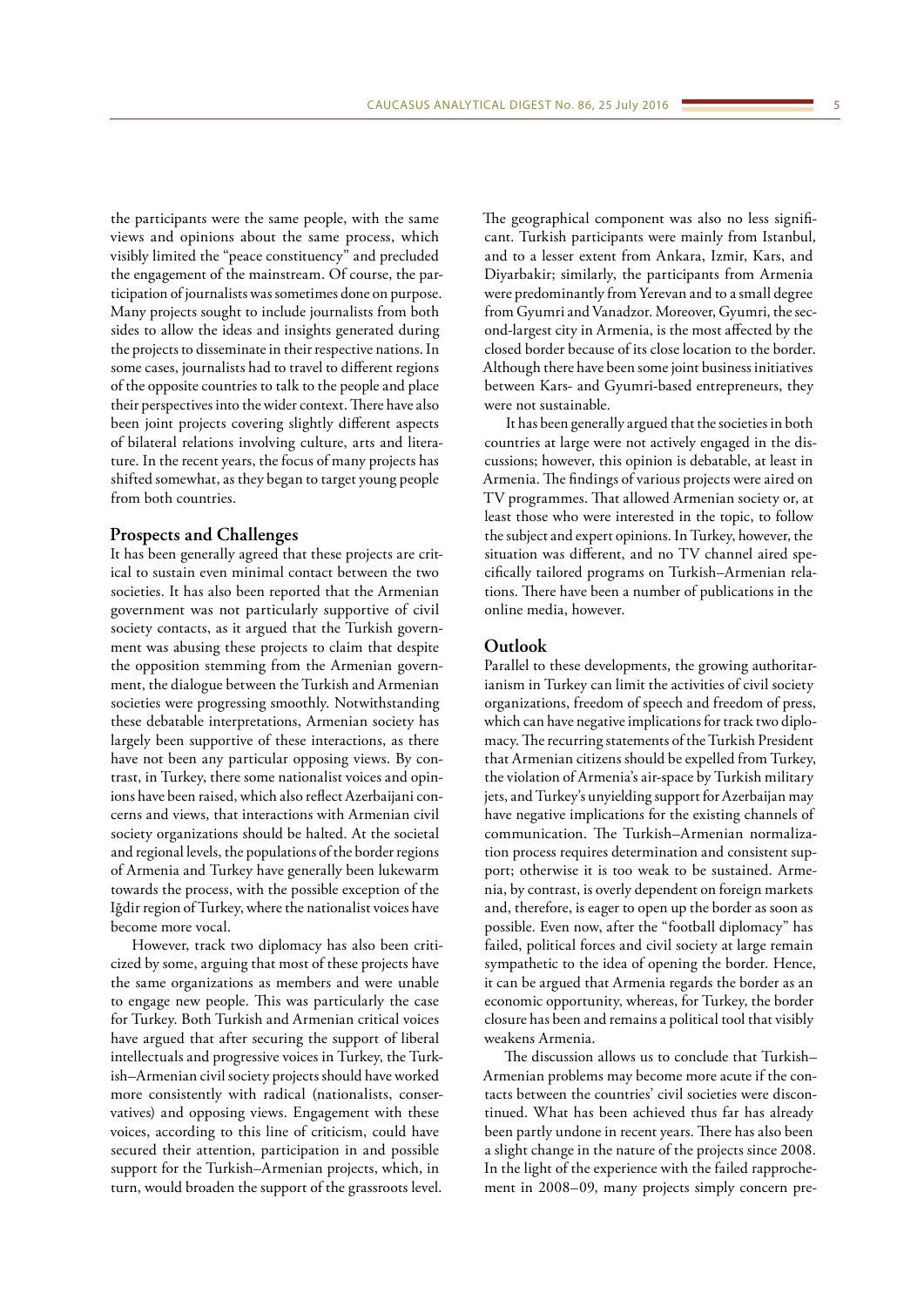<span id="page-5-0"></span>serving the existing minimum contacts. The existing differences and obstacles should not discourage donors and participants because the substantial problems that

exist are related to geopolitics and history and can only be overcome in the long term.

### *About the Author*

Vahram Ter-Matevosyan is an Assistant Professor at the College of Humanities and Social Sciences of the American University of Armenia and a Senior Research Fellow at the Department of Turkish Studies at the Institute for Oriental Studies. He has published extensively on Turkish domestic and foreign policy issues and on regional security problems.

## **How Non-Governmental Are Civil Societal Relations Between Turkey and Azerbaijan?**

By Hülya Demirdirek and Orhan Gafarlı, Ankara

## **Abstract**

After the break-up of the Soviet Union, expressions such as the "brotherhood of Azerbaijan and Turkey" and "one nation, two states" found resonance in both countries. Here, we highlight how societal ties are most active on the discursive nationalist level but not independent of state influence—the reach of which extends to Azerbaijani diaspora organizations in Turkey.

## **Introduction**

Being among the first countries to recognize the Republic of Azerbaijan's independence after the dissolution of the Soviet Union, Turkey's relations with Azerbaijan began to develop rapidly through shared nationalist rhetoric in the two nations. Reinforced by the wider use of social media and the proliferation of physical and virtual spaces and their overlapping constellations, the discourses of friendship, brotherhood and anti-Armenian sentiment among these nationalities are reproduced. The high number of Azerbaijani and Turkish brotherhood associations in Turkey, the more than ten thousand Azerbaijani students who study in Turkey, and the availability of mutually intelligible audio-visual media, particularly Turkish TV series—in addition to formal political and business connections—are a significant part of the societal ties that foster Turkish–Azerbaijani relations. While this may not always be visible in all social spaces, these elements collectively mould the discursive space of the brotherhood between Azerbaijan and Turkey.

## **Discourse of "One Nation, Two States"**

The Nagorno-Karabakh War, joint Turkish and Azerbaijani enmity against Armenians, the development of the ideas of Turkish nationalism and Pan-Turkism, and the emergence of discussions of nationalist ideas among Azerbaijani historians (e.g., Ziya Bunyatov) beginning in the 1960s can be listed as the major elements fostering the emergence of the thesis of "one nation and two states".

Within the brief period following the 1990s, Turkey's nationalist discourse resonated within the local Azerbaijani population and expressions such as "two brother countries" and the "one nation" discourse were popularized. This was essentially made possible through the perception of a shared enemy (Armenia) and a shared language and "race"1 . Alibey Hüseynzâde, Ahmet Ağaoğlu, and Mehmed Emin Resulzâde were all intellectuals of Azerbaijani heritage who also played a role in the development of Turkish nationalist discourse in Turkey.

The fact that Azerbaijan, a country with a population of 10 million, has come under the influence of Turkey, a country of 80 million, facilitates the discursive hegemony in Azerbaijan of nationalism and Islamic movements that originated in Turkey. Yet, who can be considered "Turkish actors" in Azerbaijan is a complicated story. Here, we adopt the opposite approach and illustrate how the Azerbaijani diaspora in Turkey may be seen as one of the "Turkish actors" in Azerbaijan.

Reference to Turkic peoples is often made through the use of the term "Turkish race" (*Türk ırkı*) in both nationalist and casual conversations among Turkic speakers.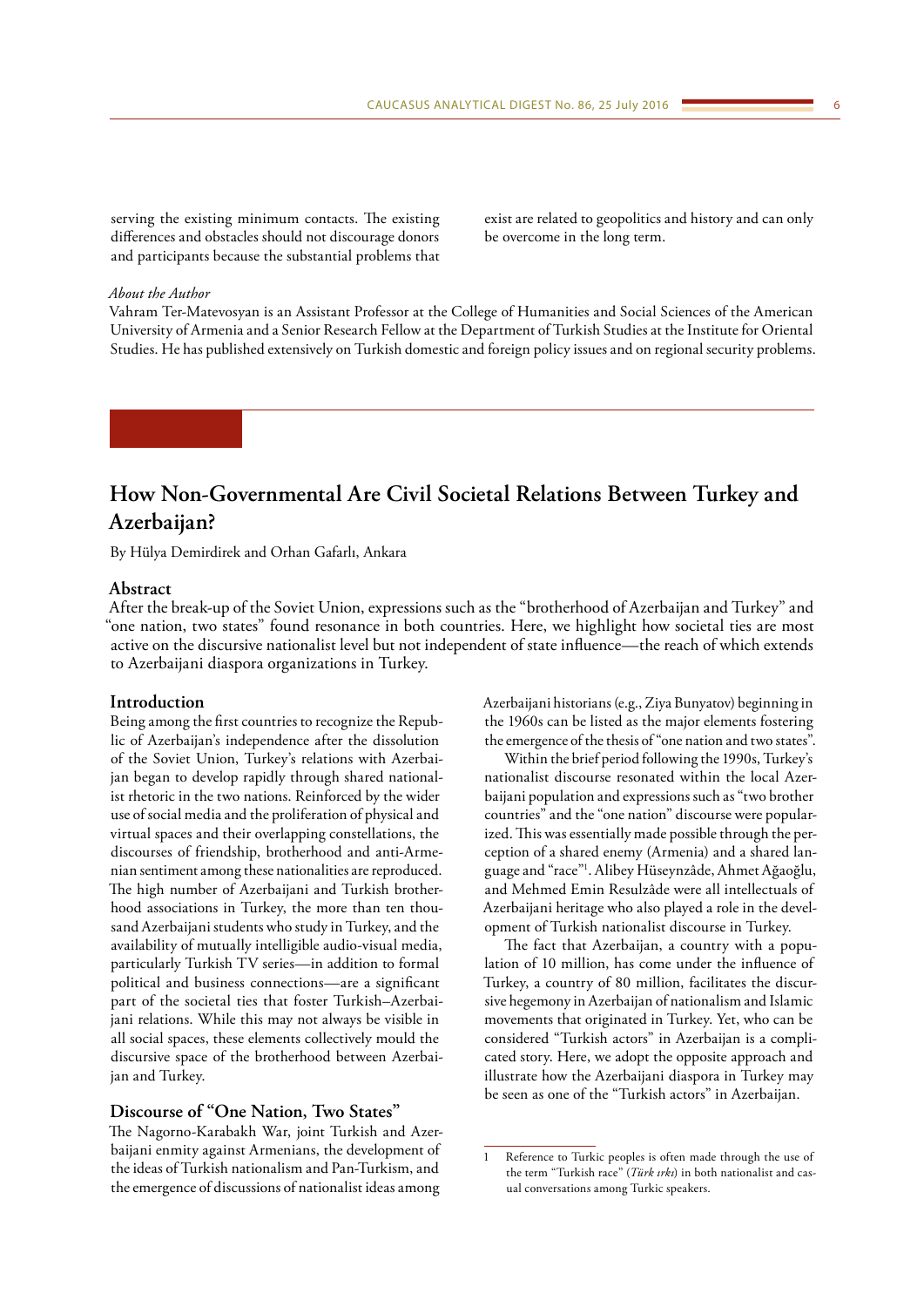Since the first elected president of Azerbaijan after the fall of the Soviet Union, Abulfaz Elçibey lost power in 1993, the Azerbaijani state has been unable to influence diaspora groups in Turkey, failed to gain their allegiance and has resorted to an "artificial" process of diaspora creation. Although the role of business and capital flows is vital for the assessment of how religious and nationalist movements developed, they cannot be discussed here due to a lack of space.

We can group the emergence and development of the diaspora in Turkey, referred to as the Azerbaijani, Azeri Turkish or Azeri, into three major clusters:

- 1. Turkish residents of the Azeri and Terekeme groups hailing from the provinces of Iğdır and Kars in Turkey (estimates suggest approximately three million such individuals across the country).
- 2. The founding elite of Azerbaijanis who emigrated to Turkey from the Azerbaijan Democratic Republic during the period 1918–1920.
- 3. Finally, Azerbaijanis who have settled in Turkey since Azerbaijan gained independence in 1990, through the paths of education, business, political asylum and family reunification.

From Turkey's perspective, the group that is the best candidate for assuming the role of a Turkish "actor" in Azerbaijan are individuals who emigrated in the years 1918–1920 and the local Azeri population (the Azeri population of Iğdır and Kars). These two groups bear the qualities of being "actors" in the spheres of politics, religion and business. The Azerbaijan Cultural Association (*Azerbaycan Kültür Derneği*), founded (1949) in Turkey by the leadership of the first Republic in 1918– 1920, had played a role in the reconstitution of the Azeri Republic within the borders of the Soviet Socialist Republic of Azerbaijan in 1991. MHP (*Milliyetçi Hareket Partisi,* the Nationalist Action Party) and Idealist Hearths (Clubs) (*Ülkü Ocakları*), both nationalist groups in Turkey, have also played a role in this. However, the local Azeri population in Turkey has not closely followed political and social developments in Azerbaijan, nor has it become a significant political actor because of these reasons.

Notably, the Azeri population of three million in Turkey differs from other diaspora groups in the Caucasus in that they share not only a language (and accent) with the "home country" population but also their Shiite religious affiliation. Turkish nationalism is a synthesis of Sunni Islam and Turkish identity. Despite the then Turkish president Turgut Özal's famous utterance in 1991 that "Azerbaijanis are Shiite, we are Sunni", Sunni-Turkish segments in Turkey have played a major role in the development of the widely held perception amongst both peoples of "one nation, two states".

Unlike other Caucasian diasporas in Turkey, which have had relations with the left and centre-left-leaning groups, the above-mentioned founders of the Azerbaijan Democratic Republic who established the Azerbaijan Cultural Association (ACA) forged close links with Turkish right-wing and nationalist political groups. They have been MHP members and active supporters since 1969. Their support for the founding of the Azerbaijan Republic in 1991 illustrates their role as Turkish "actors". Given their Turkish citizenship and active political life through their membership in the MHP, it is difficult to see this group in any other light. They have been perceived as an element of Turkey's soft power in Azerbaijan. Consequently, following the departure of Elçibey from office, Heydar Aliyev and the ACA discontinued these ties. As this group was seen as serving Turkish interests while also being close to the opposition parties of *Musavat* and the Popular Front, Heydar Aliyev initiated efforts to form an "artificial diaspora" that would promote the interests of the Azerbaijani state in Turkey. In conjunction with this, exploiting the fragmentation of the nationalist movement in Turkey during the years between 1994 and 2009, Azerbaijan allowed the activities of the Idealist Hearths (*Ülkücüler*) and the Alperen Movement within Azerbaijan. Owing to their support for the opposition parties in Azerbaijan, the MHP leaders are regarded as unofficially unwanted guests. Moreover, Islamist movements (Gülen/Nursi and Naksibendi, Kadiriye) have begun to spread in Azerbaijan.

The networks built by Azerbaijanis who received their educations in Turkey and returned to Azerbaijan since the 1990s form another substantial group that operates as a Turkish actor and imports nationalist discourse to Azerbaijan. They have synthesized two essential ideologies: *Gülencilik* (as supporters of the Gülen movement) and nationalism. The two networks have long been intertwined and jointly lobbied for Turkish interests under the rubric of nationalist discourse without necessarily having the explicit aim of lobbying. The two important Azeri student organizations in Turkey are Students of the Turkish World (*Türk Dünyası Öyrenci Derneyi*) and the Association of the Alumni of Turkish Universities (*Türkiye Üniversitelerinin Mezun*lar Birliği).<sup>2</sup> These have been active in Azerbaijan and have close links with the Azerbaijan State Committee on Diaspora Affairs (established in 2008). A further important organization is another alumni association, TUMIB (*Türkiye Üniversiteleri Mezunlar İçtimai* 

<sup>2</sup> < [https://www.facebook.com/TUM%C4%B0B-](https://www.facebook.com/TUMÝB-Türkiye-Universitetleri-Mezunlarý-Ýctimai-Birliyi-598911580133174/)[T%C3%BCrkiye-Universitetleri-Mezunlar%C4%B1-](https://www.facebook.com/TUMÝB-Türkiye-Universitetleri-Mezunlarý-Ýctimai-Birliyi-598911580133174/) [%C4%B0ctimai-Birliyi-598911580133174/](https://www.facebook.com/TUMÝB-Türkiye-Universitetleri-Mezunlarý-Ýctimai-Birliyi-598911580133174/)>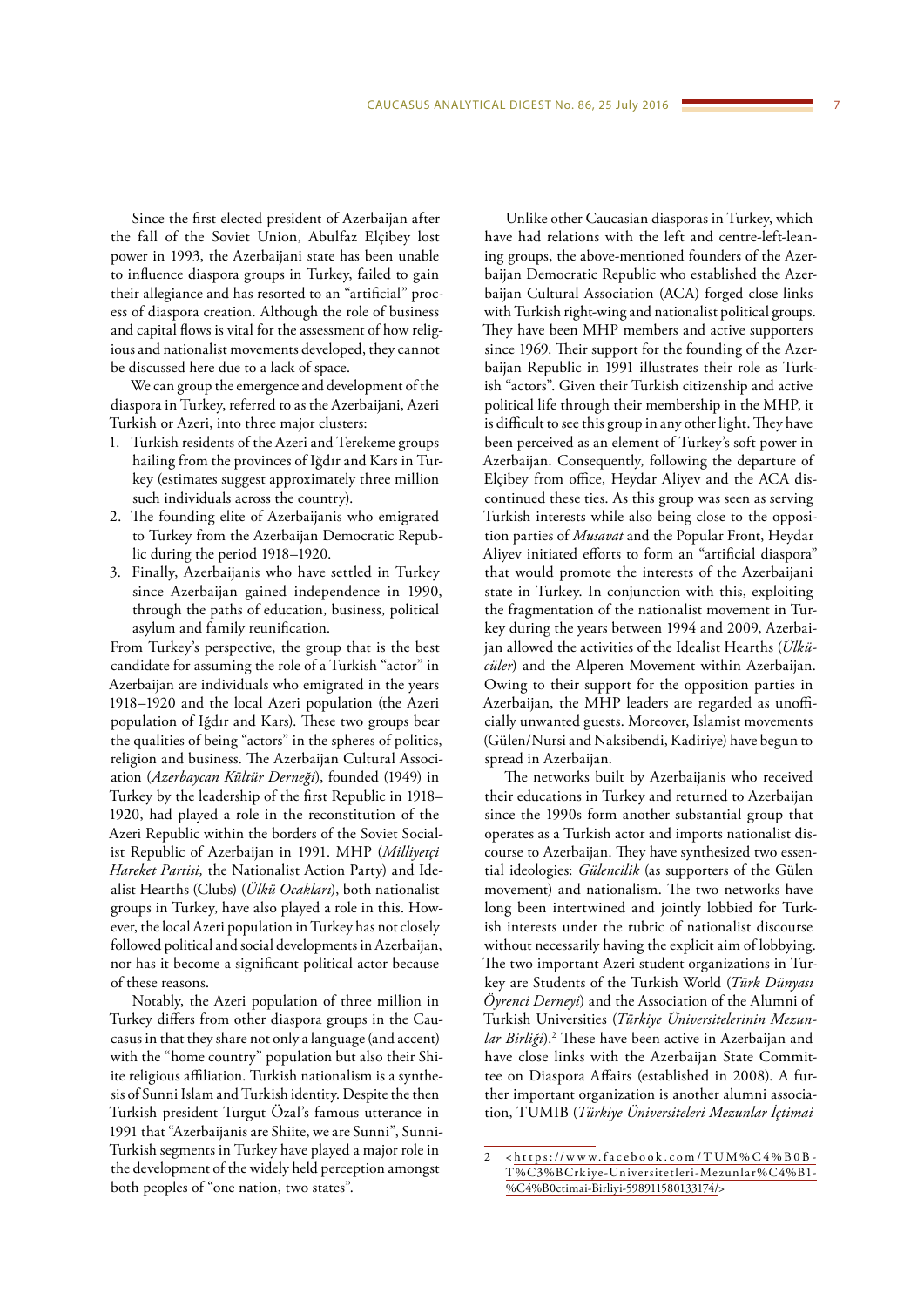*Birliği*) 3 , which is known to be close to the government in Azerbaijan. The majority of these groups are organizations and networks whose premises are rooted in nationalist discourses.

There is an interesting side to the approach taken by political parties in Azerbaijan towards Turkey: those that opposed the rule of Heydar and İlham Aliyev, the majority of which emerged from the People's Front (founded in 1991). These parties have taken the role of representing Turkish actors' interests and adopted a pro-Turkey stance in their reading of politics and relations with the people: to be pro-Turkey is to accept Turkey's leadership in the Turkish World and act accordingly.

The perception of Turkey conveyed through the Azeri press and media is very important. For journalists emerging from the Azerbaijan Peoples' Movement, the Turkish factor is the most important issue. These newspapers include *Azadlıq*, *Yeni Musavat*, *Bizim Yol* and *Turkistan*. The Turkish nationalist network within the press is very strong relative to other groups. To be sure, many papers have been shut down and subsequently restarted over 25 years. Even if such publications cannot survive, their journalistic perspectives have been able to persist thanks to the transitive ability of Turkish nationalist networks, which have migrated to different papers.

## **Discourse of Shia Azeris Versus Sunni Turks**

The Muslim population of Azerbaijan is 70% Shiite (Jafari) and 30% Sunni (Shafi'i). The Sunnis who have embraced Turkic/Turkish (*Türkçü*) nationalism are not numerous because most Sunnis (Shafi'i) have kin ties with other ethnic groups, such as the Avar and Lezgi in the North Caucasus. These Sunnis' ties with Turkey developed when the Naqsibendi and Kaderi Sufi sects settled in the region during the Ottoman period. These links were maintained during the era of Tsarist Russia but not during the Soviet era. After the Republic of Azerbaijan declared its independence in 1991, relations with religious orders in Turkey were re-established. Although the ties between Sunni (Shafi'i) Sufi orders might be considered the present source of Turkish Islamic influence in the Northern Sunni parts of Azerbaijan, it is also possible to observe impacts of Muslim radicalization resulting from the Saudi Medina School and ISIS networks. Although such radicalized groups are few in number, they continue to be present; a parallel process has been observed in Dagestan.

Most of the three million Azeris<sup>4</sup> living in Turkey have shown little engagement in Azerbaijan, and their religious commitment has shifted towards Iran since the 1979 Iranian Revolution. One might even suggest that the Shiite Azeris living in Turkey can, from an Iranian perspective, be considered Iranian actors in Azerbaijan. Since the Ottoman period, any version of Turkish nationalism that is not a Sunni-Turkish synthesis has been seen as an "other". The majority of Turkish nationalists living in Azerbaijan abstain from Shiism tacitly, if not formally.

Since the 1990s, one of the most important Turkish actors has been the Gülen movement. First opening schools in Turkey and subsequently in the former Soviet Union after its dissolution, this movement has continued its activities in Azerbaijan and Central Asia through the schools that it has established there. In Azerbaijan, these schools have provided a Sunni-centred education (*Hanefi/Nurcu/Gülenci*) and served as the locus of significant networks that—through their voice in the state bureaucracy and in the media—have been attempting to establish a Turkey-centred world vision in Azerbaijan. Due to the conflicts that have taken place between the ruling AKP party and the Gülen Movement in Turkey, however, Turkey has demanded that restrictions be placed on the activities of these schools.

## **Conclusion**

When we look at diasporas in Turkey, it is clear that the Azeri diaspora differs from the Georgian, Circassian and Chechnian diasporas, some of whose members were able to return to their "homeland" after 1991 and assumed positions that might be labelled "Turkish actors" in the Caucasus region. Although there are three million people in Turkey with an Azeri background, they did not return to Azerbaijan, nor did they become Turkish actors after the end of the Cold War for a number of reasons: the growing emphasis on the Shia identity of Azeris in Turkey after the 1979 Iranian Revolution, less prevalent nationalist tendencies in the region and the lack of common ethnic, linguistic and religious "consciousness" between Azeris in Turkey and the population of Azerbaijan. The efforts of the Azerbaijan State Committee on Diaspora Affairs to prevent the potential influence of Azeris who moved to Turkey from 1918 onwards and throughout the 1920s have been successful. Only the parties emerging from the Azerbaijani Popular Front were able to exist as Turkish actors due to their strong

<sup>3</sup> < [https://www.facebook.com/TUM%C4%B0B-](https://www.facebook.com/TUM%C4%B0B-T%C3%BCrkiye-Universitetleri-Mezunlar%C4%B1-%C4%B0ctimai-Birliyi-598911580133174/)[T%C3%BCrkiye-Universitetleri-Mezunlar%C4%B1-](https://www.facebook.com/TUM%C4%B0B-T%C3%BCrkiye-Universitetleri-Mezunlar%C4%B1-%C4%B0ctimai-Birliyi-598911580133174/) [%C4%B0ctimai-Birliyi-598911580133174/](https://www.facebook.com/TUM%C4%B0B-T%C3%BCrkiye-Universitetleri-Mezunlar%C4%B1-%C4%B0ctimai-Birliyi-598911580133174/)>

<sup>4</sup> Although there are no official statistics on how many persons consider themselves as Azeri or Azeri Turkish (as they usually address themselves), three million is the figure widely assumed by various diaspora groups.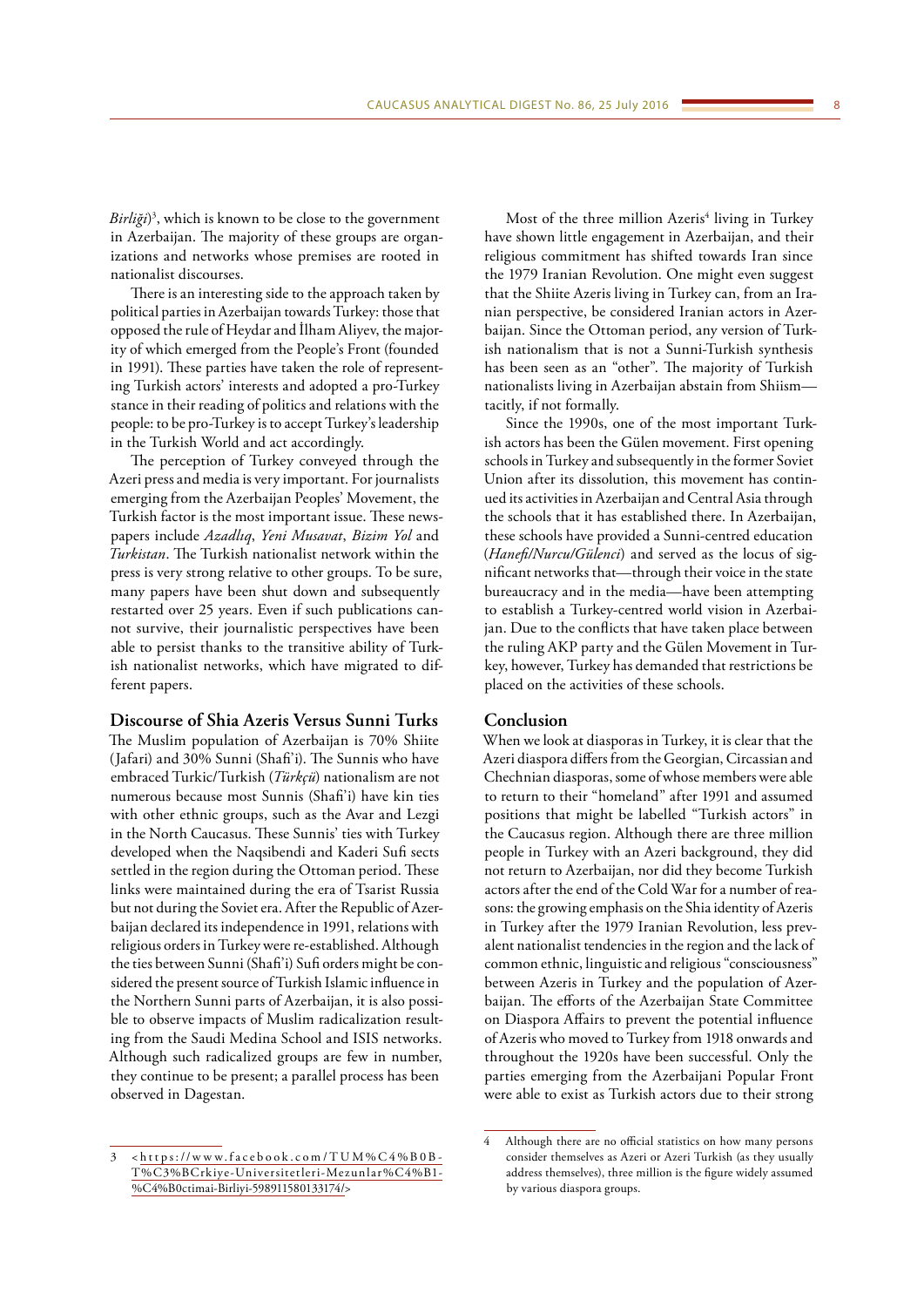<span id="page-8-0"></span>nationalist profile. Some Azeri youth of the post-Soviet era have also come under Turkish influence through religious movements and Ülkü Ocakları.

The governments of Azerbaijan have been intent on preventing Turkish hegemony in the country during the reign of both Aliyevs, yet they were interested in establishing the discourse of "one nation, two states" instead of what they believed to be the framework of the "big and

younger brother" discourse inherited from the period of the Popular Front and the presidency of Elçibey. As a result, although there is a "one nation, two states" discourse shared between the two countries, Azerbaijan is attempting to restrict Turkish political actors, while Baku is working through associations and businesses to exert its own influence in Turkey.

## *About the Authors*

Dr *Hülya Demirdirek* is an anthropologist and currently works as a senior researcher with the ISSICEU project at the Ankara Policy Centre.

*Orhan Gafarlı* is a PhD candidate in International Relations at Ankara University.

The research for this article was supported by the EC-funded FP7 project "Intra- and Inter-Societal Sources of Instability in the Caucasus and EU Opportunities to Respond—ISSICEU" [<http://www.issiceu.eu/>](http://www.issiceu.eu/). The views expressed in the article do not necessarily reflect the views of the European Commission.

## **Turkey's Abkhaz Diaspora as an Intermediary Between Turkish and Abkhaz Societies**

By Yana Zabanova, Berlin

## **Abstract**

Although Turkey does not recognize Abkhazia and maintains a trade and transportation embargo on the defacto republic, Turkey's large historical Abkhaz diaspora has consistently challenged its government's policies. Defying legal restrictions, the diaspora has been the chief driver behind Turkish investment and trade in Abkhazia. In the absence of official contacts between Abkhazia and Turkey, the leading diaspora organization, called Abhazfed, has become the main Turkish institutional counterpart for the Abkhaz authorities, combining the role of an "embassy" with that of a lobbying firm. In Abkhazia, a community of returnees from Turkey has been active in promoting business and grassroots ties between the two societies, assuming the position of intermediaries. Ties between Abkhazia and its diaspora in Turkey proved resilient even during the tensest period in Russian–Turkish relations (November 2015–June 2016).

## **Introduction**

The small coastal town of Ochamchire/a in southern Abkhazia still bears the traces of the 1992–93 war with Georgia: abandoned family homes and public buildings, disused railway tracks overgrown with weeds, and a population that is less than one-third of its 1989 size. It also has a port, where one can see the brand new boats of the Russian Federal Security Service (FSB) coast guard, a large Turkish ship, several fishing vessels, and piles of coal. Each of these observations tells us something about Abkhazia. The Russian FSB is controlling Abkhazia's borders based on a 2009 bilateral agreement. Coal and fish products are among Abkhazia's main exports

to Turkey, its second-largest trading partner after Russia. And the key actor driving this trade—which Georgia seeks to stop and Russia and Turkey tolerate—is Turkey's Abkhaz diaspora.

In the absence of official data<sup>1</sup>, the Abkhaz diaspora in Turkey places its own size at approximately 500,000, which makes it the largest population of Abkhaz worldwide. The number of ethnic Abkhaz in Abkhazia, by contrast, is only 122,000 according to the 2011 census;

Turkish national censuses do not ask questions on ethnicity, and minority status is only accorded to non-Muslim population groups.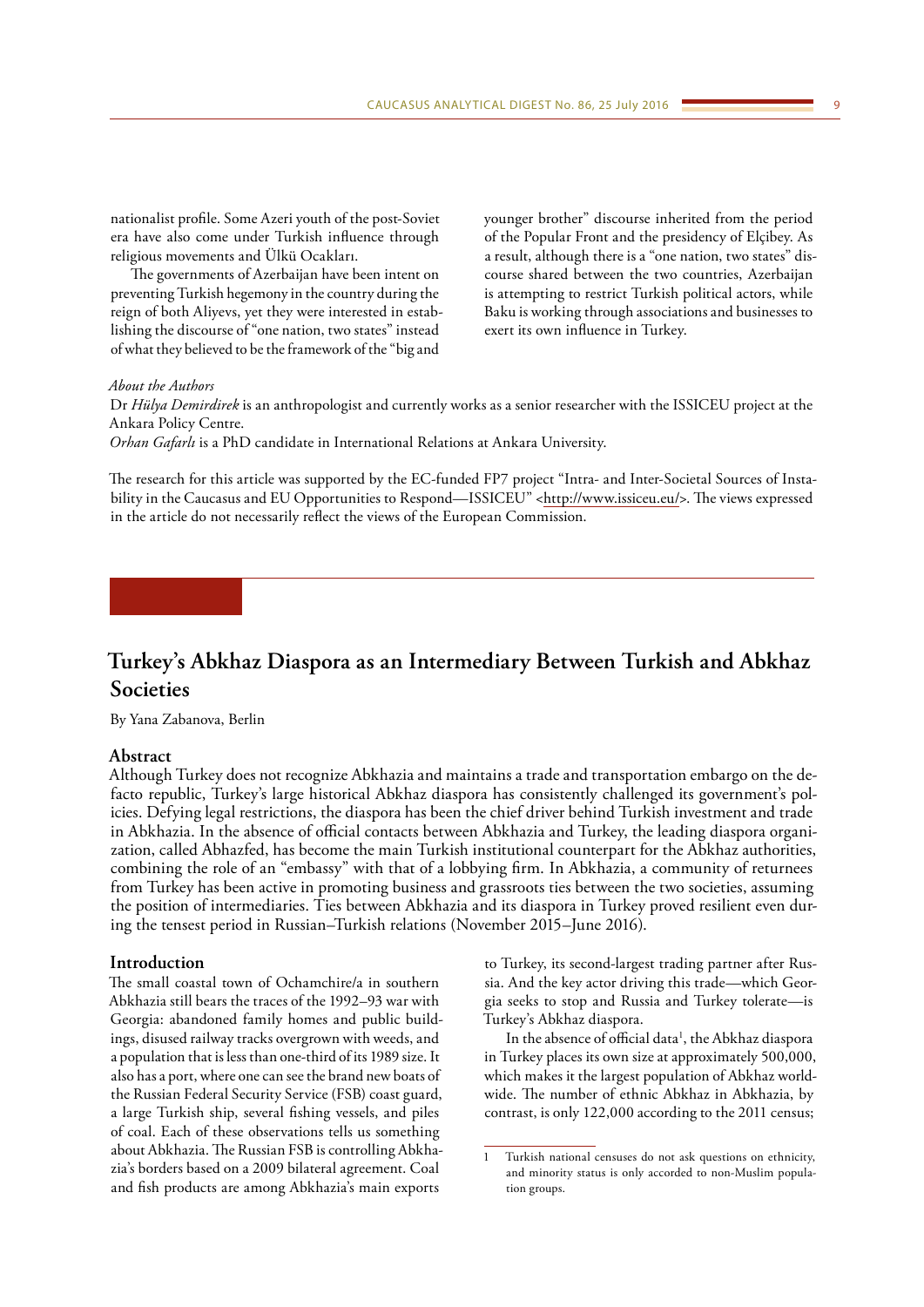in reality, it is likely to be even less.<sup>2</sup> Under Abkhaz laws, all Abkhaz and Abazins worldwide are automatically considered Abkhaz citizens. According to unofficial estimates, some 7,000 Turkish Abkhaz have made use of this provision, obtaining Abkhaz passports. This includes ca. 3,000 who have actually resettled to Abkhazia.

The Abkhaz leadership has always been aware of the diaspora's importance, viewing it as an important resource for addressing the republic's demographic problems, as a friendly actor able to challenge and subvert Turkey's policy of non-recognition and the Turkish embargo, and as a source of economic investment. Already in 1992, shortly before the outbreak of the war with Georgia, the republic's first de-facto President, Vladislav Ardzinba, travelled to Turkey to develop ties with the diaspora community. The following year, the Abkhaz authorities established the State Committee for Repatriation with the assistance of diaspora activists from Turkey. As for the diaspora itself, through its engagement with Abkhazia, it has transformed into a transnational actor with its own institutional identity. Abkhazia's unrecognized status has led the diaspora to take on a range of functions that are usually reserved for other actors and institutions, such as embassies or lobbying and PR agencies. The diaspora's evolution as a transnational actor, and the challenges associated with this role, are analysed in the following sections.

## **The Abkhaz in Turkey: Historical Background**

Ethnic Abkhaz in Turkey are the descendants of the so-called *muhajirs* who fled the Russian Empire in the aftermath of the Caucasus War (1817–1864), which saw Russia cement its control over the region. The Abkhaz share a history of forced exile to the Ottoman Empire with several other Northwest Caucasian ethnic groups, the most numerous being the Adyghe. In Turkey, these groups are collectively referred to as *Çerkesler* (Circassians). They number several million and have maintained close ties with one another. The Abkhaz, like the Circassians, are well integrated and now increasingly urbanized. They take pride in having contributed to the establishment of the Turkish Republic. Areas of Abkhaz settlement in Turkey include Bilecik, Bolu, Bursa, Düzce, Eskişehir, Inegöl, Kocaeli, Sakarya, and Yozgat, as well as Istanbul and Ankara.

In the Soviet period, the diaspora's contacts to Abkhazia were virtually absent, with many Turkish-Abkhaz growing up unaware of Abkhazia's existence. The repres-

sive political atmosphere in Turkey at the time meant that non-Turkish allegiances were discouraged. Minorities had to adopt Turkish surnames, although Abkhaz families informally continued using their original names. There were Abkhaz diaspora organizations called "cultural associations" *(kültür dernekleri*) but their activities focussed primarily on folk music and dance, and the ideological climate was marked by domestic political divisions. Legal restrictions in Turkey made it impossible for these centres to unite under a common umbrella.

Things began to change in the 1970s, when more information about Abkhazia reached Turkey. In 1975, the first delegation of Turkish-Abkhaz intellectuals travelled to Abkhazia on a trip organized through the Soviet Ministry of Culture. Yet, contacts remained very limited until the late 1980s, when a new political openness allowed increasing numbers of young diaspora activists to travel to Abkhazia—first as part of cultural exchange and folk ensembles and, from 1991, to study at the Abkhaz State University.

## **Becoming a Transnational Actor**

With the dissolution of the Soviet Union, Turkey found itself face-to-face with the Caucasus, a region it had largely ignored throughout the Cold War period. Under President Turgut Özal (1989–1993), Turkey enthusiastically sought to gain influence in its new neighbourhood, with the Turkish public following developments in the region with newfound interest.

In August 1992, war broke out between Georgia and Abkhazia. This event galvanized the broader masses of the Circassian diaspora in Turkey (including the Abkhaz), speeding up its transformation into a transnational actor. Within days, diaspora representatives from 42 North Caucasian associations gathered in Istanbul to create the Caucasus-Abkhazia Solidarity Committee, which collected food, medicine, and money for the war effort.<sup>3</sup> They also sent volunteers to fight in Abkhazia, launched a public campaign in Turkey to advocate for the Abkhaz cause, and successfully pushed for special hearings on the conflict in the Turkish parliament in 1992.

Although the diaspora did not succeed in bringing the Turkish government to recognize Abkhazia, it continued to support the unrecognized republic. In 1996, under pressure from Georgia, the Commonwealth of Independent States imposed a comprehensive trade and transportation embargo on Abkhazia. Turkey soon followed suit. The resulting isolation had disastrous con-

<sup>2</sup> The 2011 census data on ethnic Abkhaz population are widely believed to be inflated to present the Abkhaz as a majority within the republic's population.

<sup>3</sup> Çelikpala, Mitat. 2006. "From Immigrants to Diaspora: Influence of the North Caucasian Diaspora in Turkey." *Middle Eastern Studies* 42 (3): 432.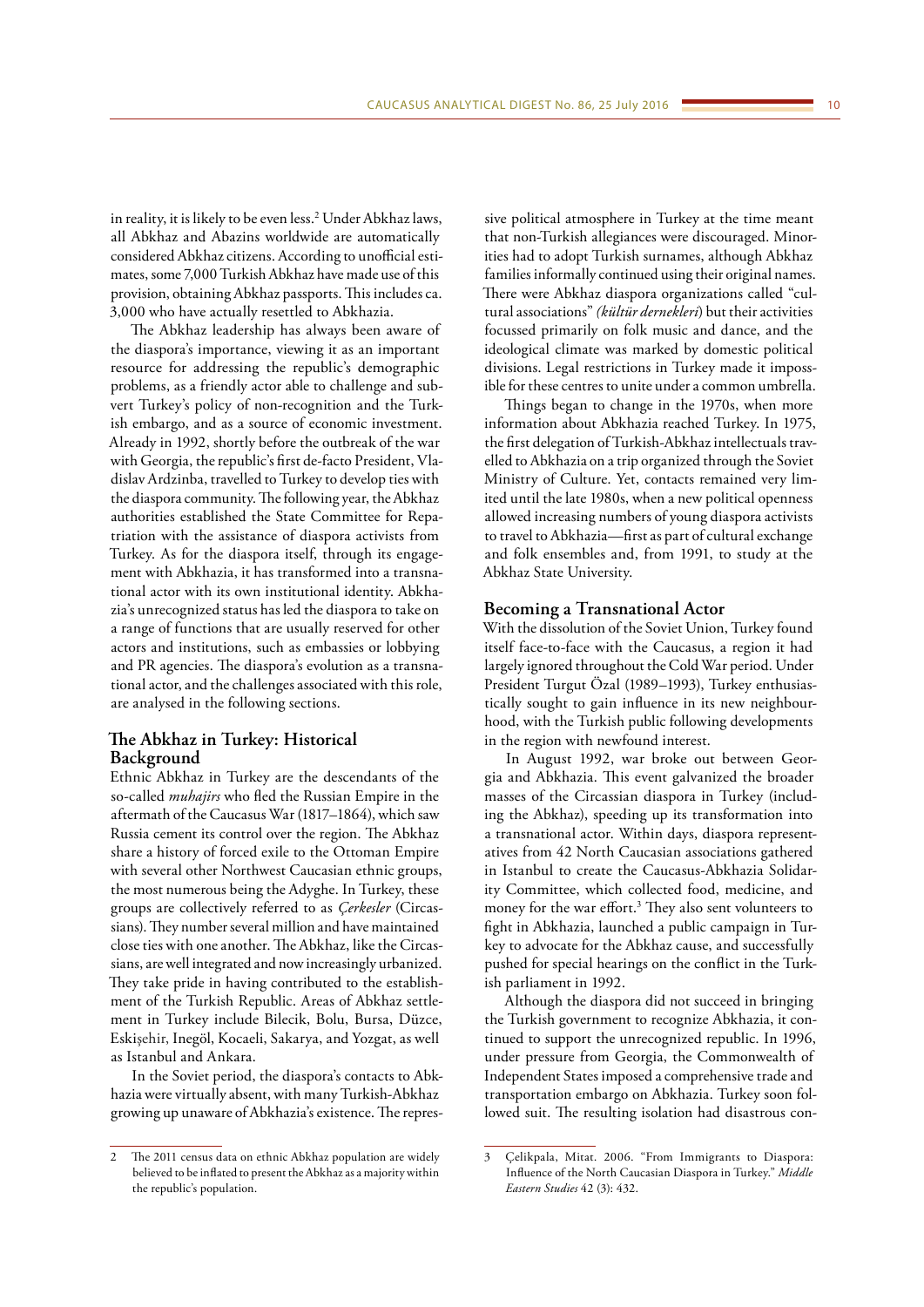sequences for the embattled Abkhaz economy. In this situation, the humanitarian aid shipments that diaspora organizations managed to deliver to Abkhazia became a lifeline for the beleaguered republic. The diaspora also began lobbying for the restoration of a direct transport link between Turkey and Abkhazia (there had been a direct ferry between the Turkish Black Sea port of Trabzon and Sukhum/i from 1994 until late 1995). Throughout this period, Abkhazia remained a top policy priority of major Circassian groups in Turkey and subsequently of the Federation of Caucasus Associations, or KAFFED (*Kafkas Dernekleri Federasyonu*), the largest Circassian umbrella organisation established in 2003.

#### **Circassian vs. Abkhaz?**

Another decisive development for the Turkish-Abkhaz diaspora was Russia's recognition of Abkhazia's independence in 2008. This change in Abkhazia's status led many within the diaspora to call for a new format of engagement with the homeland, moving away from a broader Circassian platform to concentrate on a distinct Abkhaz agenda. This sentiment was strengthened by mounting disagreements with various Circassian groups over the latter's increasingly critical stance towards Russia on such issues as the recognition of the 1864 Circassian genocide or plans to hold the 2014 Olympic Games in Sochi, a historical Circassian land. In 2010, five Abkhaz cultural centres split off from KAFFED to establish the Federation of Abkhaz Associations, or Abhazfed (*Abhaz Dernekleri Federasyonu*).

At present, Abhazfed has 13 members and functions as the main Turkish institutional counterpart for the Abkhaz authorities. It is an official partner of several Abkhaz state bodies, including the de-facto Ministry of Foreign Affairs. Based on an agreement with the State Committee for Repatriation, Abhazfed screens the applications of potential repatriates to confirm their Abkhaz descent (Turkish-issued documents do not indicate ethnicity and contain Turkish last names instead of ancestral Abkhaz ones). It also conducts informal background checks, sharing this security information with the authorities. In 2014, Abhazfed, much like an embassy, cooperated with the Abkhaz Central Election Commission to organize voting in Istanbul in Abkhazia's de-facto presidential elections. However, this status also comes with some limitations. As an official counterpart of the authorities, Abhazfed largely adopts their political agenda and refrains from engaging with broader sections of Abkhaz civil society or from taking a stance on internal political struggles within the republic.

In Turkey, Abhazfed maintains strong contacts with the business community, MPs and municipal officials in areas with large Abkhaz communities, and informal ties

with Turkish government officials (e.g., heads of departments in some ministries). Abhazfed has relied on this network to facilitate several visits by high-level Abkhaz delegations to Turkey, as well as to bring groups of Turkish entrepreneurs, MPs, municipal officials, and journalists to Abkhazia. Finally, Abhazfed also helps fund some cultural projects and student exchanges.

Despite some tensions with Abhazfed, KAFFED continues to support Abkhazia as well. Several prominent diaspora representatives active within KAFFED have a professional background in public relations and have organized Abkhaz-themed academic and cultural events, such as a 2009 international conference on Abkhazia's independence at Istanbul's Bilgi University, Abkhazian Culture Days in Istanbul's Kartal Municipality, or annual celebrations of the *Ayaayra* (Abkhaz Victory Day) in several localities in Turkey.

## **Returnees as Societal Intermediaries**

The institutional format is, naturally, only one aspect of the diaspora's interaction with Abkhazia. The community of some 3,000 returnees (repatriates) from Turkey living in Abkhazia play a more prominent role in maintaining grassroots and business relationships. They maintain close ties to the diaspora in Turkey, travel frequently, and sometimes reside in both locations. The first group of returnees, largely spurred by ideological motives, arrived in Abkhazia in 1991, before the conflict with Georgia began, or came as volunteers during the war. A second group followed in the mid-1990s, until the 1996 CIS blockade effectively closed Abkhazia's borders. Finally, the most recent wave of returnees followed starting in the mid-2000s, accelerating after 2008 <sup>4</sup> A number of returnees, especially among the early arrivals, have become prominent businessmen and public figures, with a few serving in the parliament or holding official positions. In 2015, Soner Gogua, a businessman and former MP, created the Apsny International Foundation that operates a number of projects in Abkhazia, ranging from financial assistance to disadvantaged families and disabled children to improving the teaching of Abkhaz in Mingrelian-populated areas. There are also several returnee writers, historians, translators, and journalists. For the most part, however, returnees tend to be employed in the SME sector and are not politically active. The sectors in which returnees are widely represented include greenhouse agriculture, fishing, and construction; they also operate cafes, restaurants, hotels and small shops. Good contacts with the returnee community remain essential for potential investors from Turkey.

<sup>4</sup> E-mail interview with Jade Cemre Erciyes, Sukhum(i), January 2015.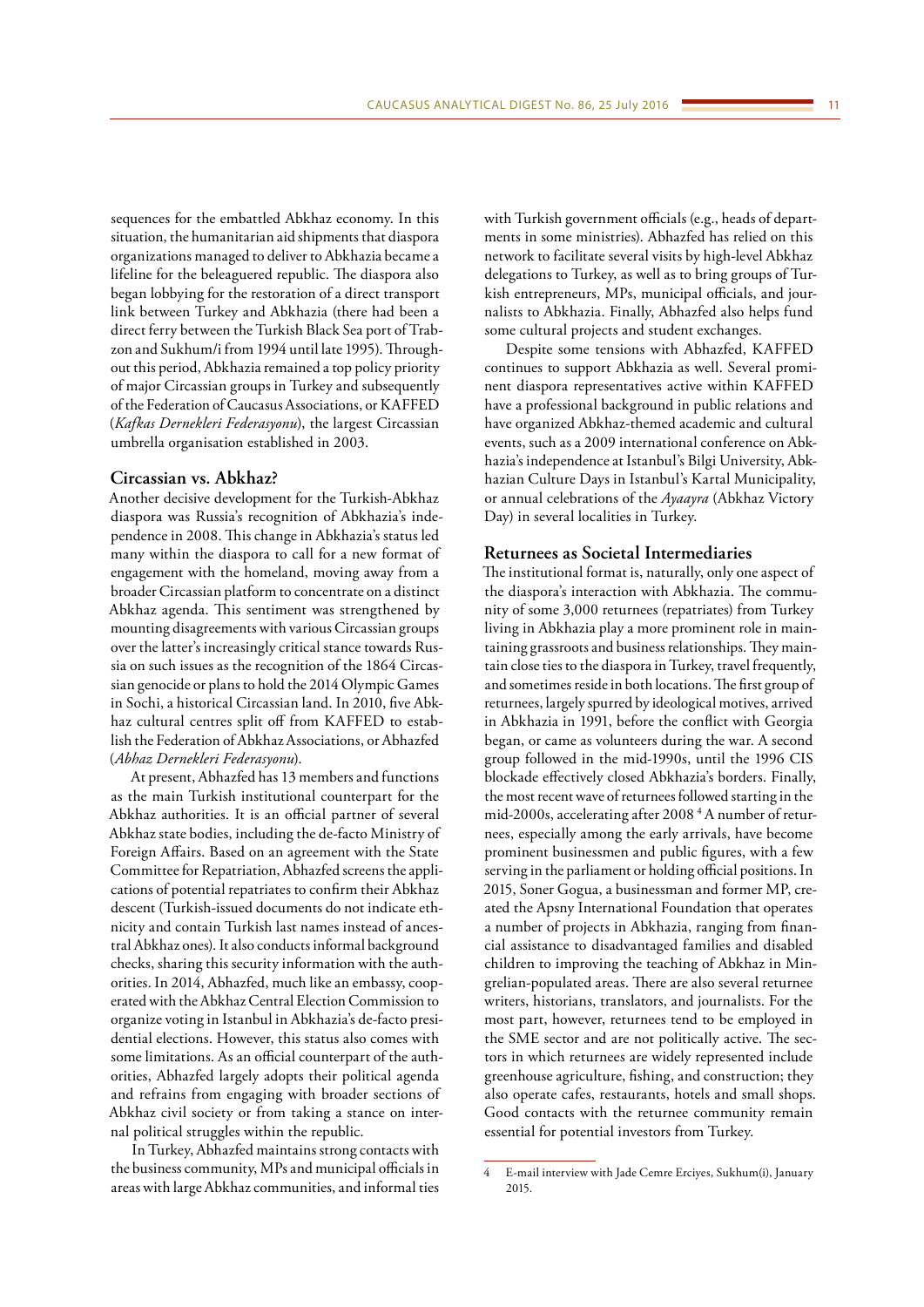# **The Diaspora and the 2015–2016 Russian–**

## **Turkish Crisis**

Given Abkhazia's overwhelming dependence on Russia, its relations to the diaspora in Turkey are contingent on Russia's non-interference. Turkey's downing of a Russian military jet at the Turkish-Syrian border in November 2015 dealt a harsh blow to bilateral relations, with Russia retaliating by imposing two rounds of harsh sanctions. (The two countries have recently begun to normalize ties after President Erdogan apologized for the incident in June 2016). Under Russian pressure and formally bound by the terms of the 2014 Strategic Partnership Treaty, Abkhazia adopted its own (admittedly much less comprehensive) sanctions, which came into force in March 2016. The sanctions, among other things, ban the import of several categories of foodstuffs from Turkey (none of which are particularly important for Abkhaz-Turkish trade), as well as the leasing of Turkish fishing vessels, which was common practice in Abkhazia due to the lack of its own fleet. While the sanctions may have served as a political signal, they are not applied in practice for several reasons. Nearly all Turkish investment in Abkhazia is diaspora-driven, and diaspora entrepreneurs who hold Abkhaz passports are exempt from sanctions. Abkhazia also continues to use Turkish fishing vessels for the simple reason that Russia has been unable to provide enough vessels to replace them. However, the sanctions do generate an atmosphere of uncertainty, new obstacles and higher transaction costs for business and societal interchange. Due to Russia's unilateral suspension of the visa-free regime with Turkey, diaspora representatives travelling to Abkhazia through Sochi now need to obtain a Russian visa and may be subjected to rigorous questioning and additional checks by the Russian FSB when crossing the border. However, it has recently become possible to enter Russia and Abkhazia visa-free with an Abkhaz passport, which many of diaspora representatives possess.

The Abkhaz diaspora has been intent on keeping channels of communication with Russia open. Soon

after the downing of the jet, both Abhazfed and KAFFED visited the Russian Ambassador in Turkey to discuss the situation. While Abhazfed has made a public statement expressing its loyalty to the Turkish state, it has also refrained from directly criticizing Russia; as for returnees, many of them condemned Turkey's actions but stressed the need for cooperation and dialogue. In fact, the Turkish-Abkhaz diaspora showed the potential to wield soft power instruments to bring Russia and Turkey closer together. In April 2016, a tripartite roundtable on Russian–Turkish relations was held in Sukhum(i), attended by a high-level official Abkhaz delegation, diaspora representatives and think tank analysts from Turkey, and, from the Russian side, representatives of the Russian Duma, the business community and think tanks close to the Russian government.5 The roundtable participants agreed on the need to work towards resolving the crisis in Russian–Turkish relations. With the normalization of ties currently underway, the outlook for Abkhazia's relations with its diaspora in Turkey is positive.

## **Conclusion**

Although the Abkhaz diaspora in Turkey has been unable to secure Turkish government recognition of Abkhazia, it has successfully undermined official restrictions on trade and relies on its contacts in the Turkish government, parliament, business community, media and society at large to advocate for Abkhaz interests. Over the past 25 years, the diaspora has developed into a truly transnational actor with an identity that is increasingly distinct from the rest of the wider Circassian community in Turkey. Positioning itself as an intermediary between Abkhazia and Turkey, the diaspora, including the returnee community in Abkhazia, contributes to the development of inter-societal ties, which have persisted despite the 2015–2016 crisis in Russian–Turkish relations.

## *About the Author*

Yana Zabanova is a research fellow at the German Institute for International and Security Affairs (Stiftung Wissenschaft und Politik, SWP) in Berlin. At SWP, she conducts research within the framework of the EC-funded project "Inter- and Intrasocietal Sources of Instability in the Caucasus and EU Opportunities to Respond", focussing on the role and influence of Turkey and Iran in the South Caucasus.

The research for this article was supported by the EC-funded FP7 project "Intra- and Inter-Societal Sources of Instability in the Caucasus and EU Opportunities to Respond—ISSICEU" [<http://www.issiceu.eu/>](http://www.issiceu.eu/). The views expressed in the article do not necessarily reflect the views of the European Commission.

<sup>5</sup> Valerii Yakovlev, "Rossiya, Turtsiya i Abkhaziya. 'Myagkaya sila' v rossiisko-turetskikh otnosheniyakh" (Russia, Turkey and Abkhazia. "Soft power" in Russian–Turkish relations), *Kont*, 28 April 2016 [<https://cont.ws/post/258655>](https://cont.ws/post/258655)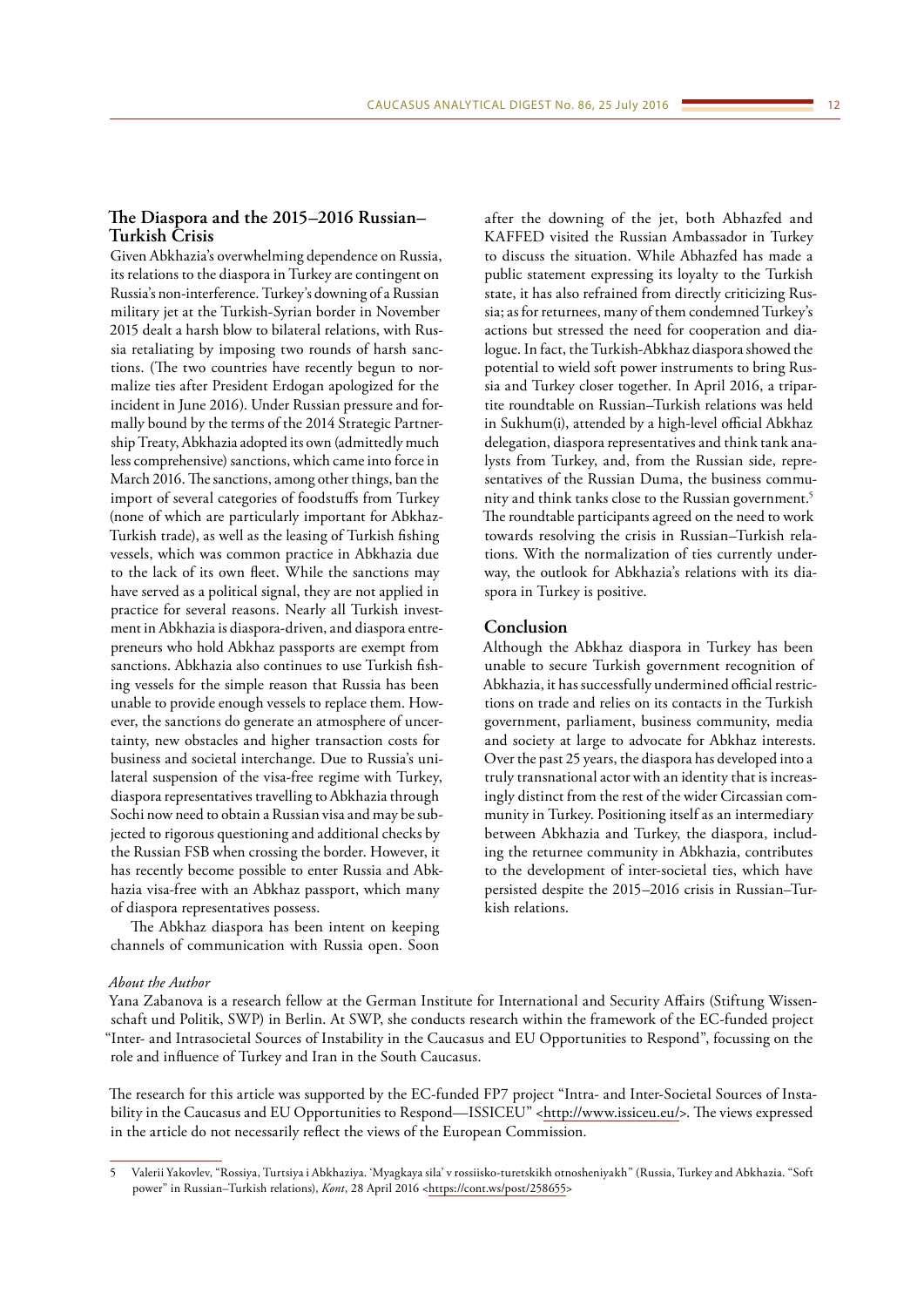## <span id="page-12-0"></span>**Turkish Georgians: The Forgotten Diaspora, Religion and Social Ties**

By Andrea Weiss, Berlin

## **Abstract**

Turkey is home to a Georgian diaspora of historical origins and of the Laz, a Kartvelian speaking population. This article outlines the historical origins of these transboundary diasporic populations and their importance for contemporary Georgian–Turkish relations in three spheres of societal ties: cultural, religious and business.

## **Introduction**

Georgia and Turkey have excellent economic and interstate relations. Apart from the two states being "strategic partners" according to their foreign policy conceptions, in the years following Georgia's rose revolution, Turkey has become Georgia's most important trading partner. While the economic ties between the two countries are well documented, the individuals who play a role in them have received considerably less attention. Although diasporic and transboundary populations usually play a recognizable role as intermediators and avant-garde entrepreneurs in conducting business between countries, the Georgian diaspora in Turkey has remained unaddressed both in this respect and in terms of its role in social/societal ties between the two countries. This is also true in comparison to other diasporas that have been subject of research in Turkey, (e.g., the Circassian or the Abkhaz).

Who is the Georgian diaspora; does it exist at all? Erdemli<sup>1</sup> asks whether one can in fact speak of a Georgian diaspora in Turkey, applying various definitional criteria for what constitutes a "real diaspora," and arrives at the conclusion that the Georgian diaspora is not a diaspora in a narrow sense due to its degree of assimilation and lack of internal cohesion. Rather than asking what types of populations could be considered a "diaspora," it may be more fruitful to regard them as transboundary or diasporic populations.<sup>2</sup> Some considerations are in order when exploring the Georgian-speaking population, its internal diversity and the reasons that it resides outside the territory of Georgia.

## **Historical Migration Waves**

Labor migrants from Georgia, who moved to Turkey after the collapse of the Soviet Union, or circular labor migrants, who (especially since the visa regime between the two countries was lifted in 2011) often go to work in Turkey in shifts twice each year for three months, are also referred to as a 'diaspora' by the Georgian Ministry for Diaspora Relations. However, there is also a historical diaspora, mostly the descendants of 19<sup>th</sup> and early 20<sup>th</sup> century migrants, who are the focus of this article. Magnarella3 , who studied the assimilation of Georgians in Turkey in the 1960s, refers to the Turkish census of 1965, which did not record ethnic background but instead the mother tongues and second languages of the population. According to the data from the 1965 census, 34,330 inhabitants of Turkey declared that Georgian was their mother tongue, while 48,974 people indicated that they spoke Georgian as their second language, with members of both groups being highly likely of Georgian descent. While the number of people of Georgian descent is doubtlessly much higher and likely numbers in the millions, Magnarella has also argued that the settlement patterns have fostered assimilation into the Turkish majority population, particularly in villages in which the population was mixed.

The migration of Georgians into the territory of what is now Turkey was mostly a result of the Russian and later Soviet conquest of the Caucasus and can roughly be categorized into three waves: The first wave of emigration from Georgia came after the Russo–Turkish war of 1828/1829. As a result of the war, what is now the Georgian province of Samtskhe-Javakheti became part of the Russian Empire. Together with Adjara, it was part of the Ottoman Empire for centuries, and the majority of the populations of both places had converted to Islam during Ottoman rule. The biggest influx of Georgians into the Ottoman Empire occurred during the second wave in the 1860s and 1870s until the end of the Russo–Turkish war of 1877/1878, during and after which approximately half a million were granted permission to leave for the Ottoman Empire. Their resettlement proved difficult, as the Ottoman Empire had to cope with a tremendous number of immigrants, the socalled *muhajir*s, from the Caucasus. Georgians did not receive preferential treatment and were settled in different regions spread across vast areas of the country but

<sup>1</sup> Erdemli, Veysel. 2012. "Identifying the Georgians Living in Turkey as a Diasporic Community (Türkiye'de Yaşayan Gürcülerin Diaspora Olarak Tanımlanması)." *Avrasya İncelemeleri Dergisi* (AVİD), I/2: 343–361.

Although, for reasons of brevity, I continue to refer to them as the Georgian diaspora here, I consider them to be diasporic/ transboundary populations.

<sup>3</sup> Magnarella, P. J. (1976). "The Assimilation of Georgians in Turkey: A Case Study." *The Muslim World*, *66*(1), 35–43.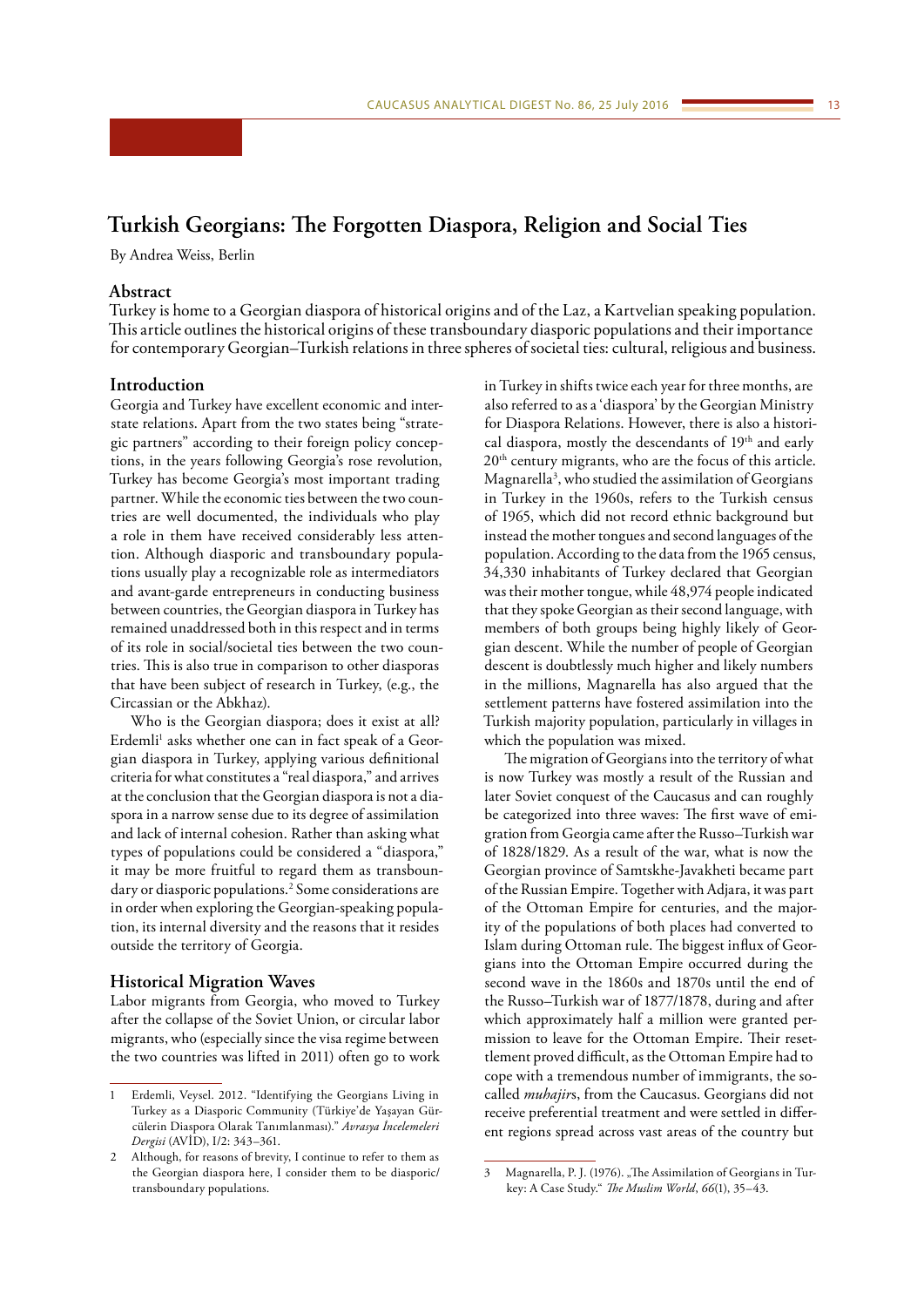predominantly in the provinces of Bursa, Adapazari and Ordu. The third wave occurred after the Soviet conquest of Georgia in the early 1920s; a significant part of this group then migrated further to other countries. While the first two waves of migration were largely composed of Muslims, the members of the third wave were far more diverse in terms of religious affiliation.

## **Georgians in Turkey**

At present, interaction between the labor migrants and the descendants of the historical diaspora is rather weak—as a result of few shared spaces (and experiences). Georgians who settled in the territory of what is now Turkey are spread across the country, with some concentration on the central Black Sea coast and in the provinces east of Istanbul. The existence of a Georgian population that resides in the borderland with Georgia, mostly in the Artvin and Ardahan provinces, is the result of a mixed population in the border region and the drawing of the border, not migration. Many Georgians originally from these provinces have migrated to urban centers in other parts of Turkey. In terms of language, Georgians have assimilated into Turkish society to a greater extent than other Caucasian diasporic populations. The Georgian language has survived in rural areas of compact and sometimes-remote settlements, on the central Black Sea coast and, especially, in the Eastern border area.

Georgians are not the only speakers of a Kartvelian language—the Caucasian language group of which Georgian is the main language; but so are the Laz. Estimates of their population size range from 45 000 to 500 000. They reside primarily in Turkey on the very eastern part of the Black Sea coast bordering Georgia, only some 2000 in the village of Sarpi in Georgia.<sup>4</sup> Despite that Georgians from Georgia readily embrace the Laz as *chveneburi,* meaning "ours" and denoting the Georgian diaspora, the Laz of Turkey do not consider themselves to be Georgians (despite that intermarriages seem to have occurred frequently). The most widespread terminology and self-designation for Georgians in Turkey is either *gürcü* or *chveneburi* (the equivalent of 'ours', in the sense of 'our people'). The term *kartveli* is not widespread—one of the reasons is that it has more of a Christian connotation. The Georgian diasporic populations, embracing both the Georgian diaspora and Laz, are predominantly Muslim. Although the Laz are nominally Muslim, they generally practice Islam "only loosely". Among Georgians in Turkey—as among most

diaspora groups—a secular perspective is widespread; however, there are also Muslim practitioners among them. In general, even the more secular diaspora is set apart by the fact that the diaspora is predominantly Muslim, while Georgia is a predominantly Christian country with a stark emphasis on its Christian identity. Therefore, the diaspora typically has more intense ties with the province of Adjara, not only because it is the adjacent border region but also due to its large Muslim population, which is roughly one-third of Adjara's population.

Between 1937 and 1988, Sarp/i, the main border crossing between the Soviet Socialist Republic of Georgia and Turkey, was closed and the Laz village of Sarp/i divided. Despite a few delegations between the two countries and individuals from Turkey visiting since the late 1970s, 1988 marked a landslide. The 'opening of the gates' in 1988 is, rather than the mere physical opening of a border gate, a powerful metaphor—in both the Turkish and Georgian languages—that designates the mutual discovery of a lost world behind both sides of the iron curtain and, above all, the finding of (lost) relatives. Despite the experience of cultural differences that these processes of encountering with relatives entailed, the people forged new networks that lie at the heart of inter-societal contacts between the two countries. Current inter-societal relations between the diaspora and Georgia can be roughly placed into three categories: cultural, business and religious—most members of the diaspora are active in one sphere rather than in several, reflected by a rather scattered landscape of Georgian diaspora associations in Turkey. The lack of formalized cross-boundary associations, however, does not entail a lack of ties in general.

## **Relations Between Georgia and the Georgian Diaspora**

Relations between intellectuals from the diaspora and scholars in Georgia have focused primarily on history and language; these relations are somewhat limited in scope because few people in the diaspora are primarily interested in these ties and simultaneously have a sufficiently strong comprehension of Georgian. These ties are not formalized in associations but are rather interpersonal ties or literary and academic networks. In Georgia, these ties are oriented primarily towards Tbilisi. In contrast, the religious ties of the Georgian diaspora to Georgia are oriented towards Adjara and its Muslim population. Not only the Christian population of Adjara but also some Turkish actors, above all the state (institutions), perceive the question of faith in Adjara as a potential vehicle for Turkish influence in Adjara, which the latter regards as part of its natural sphere of influence for historical reasons. In this climate of suspi-

Silvia Kutscher 2008. The language of the Laz in Turkey: Contact-induced change or gradual language loss? *Turkic Languages* 12, 82–102.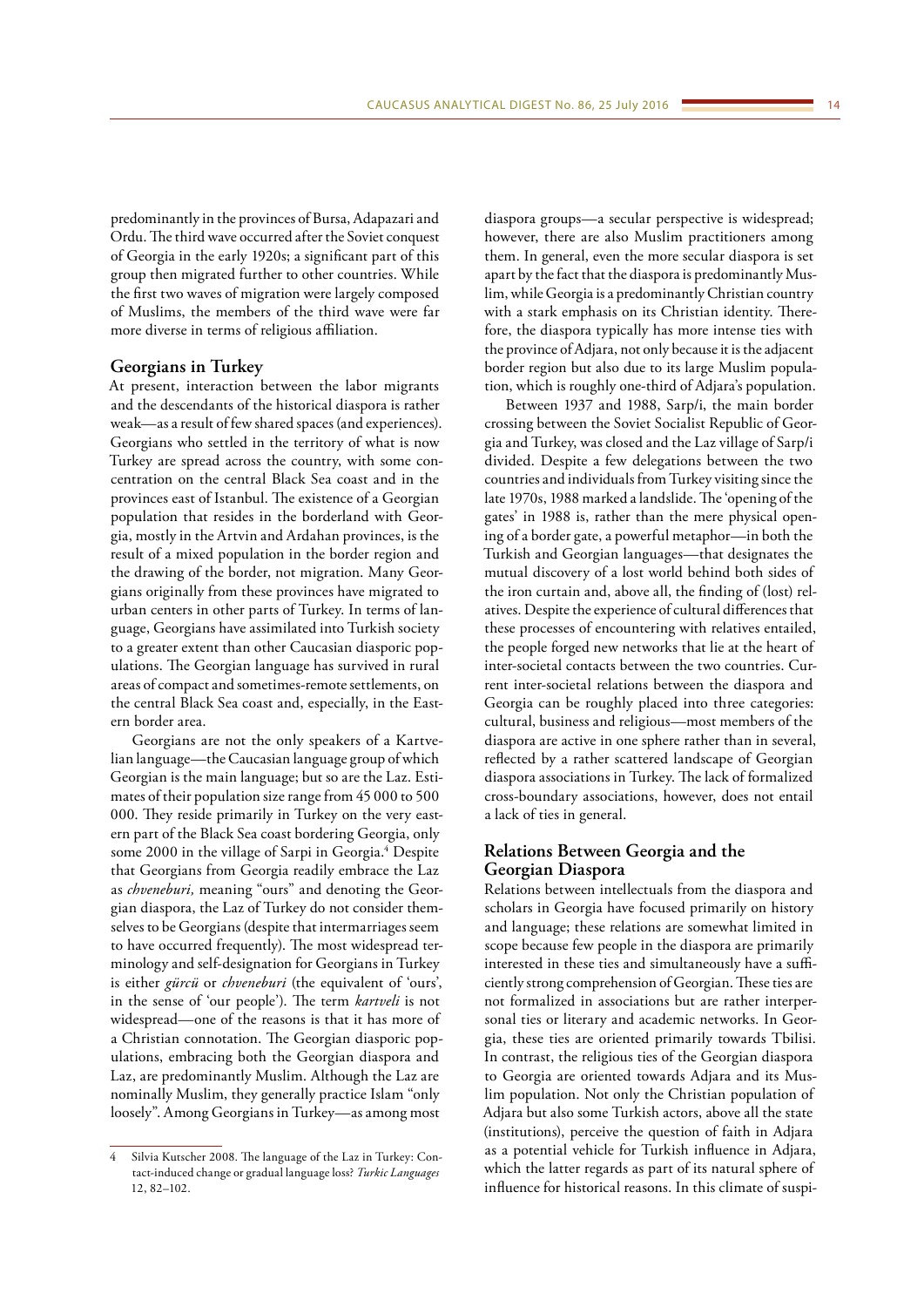cion, local Muslims are wary of any interference or aid from Turkish actors, particularly of its public display. The Georgian Friendship Association (*Gürcüstan Dostluk Derneği*) seems to be the only formalized organization in which the diaspora has an active stake at the religious inter-societal level. However, inter-societal ties are also forged through the sponsorship of *iftar*s (fast-breaking religious ceremonies) and the renovation of mosques by individuals from the Georgian diaspora. In recent years, a new generation of Muslim youths, who are active in religious education, have received religious education in Turkey and returned to Adjara. Many of these individuals received support from the diaspora in Turkey during their studies either through individual encounters or the Georgian Friendship Association.

Adjara is not only the major hub for religious activity by diaspora members but also for their business activities—as it is a hub for economic activities by Turkish actors in general. Although the public perception does not always regard such actors as members of the diaspora, but as Turks and Turkish citizens, people in Adjara are aware of at least a few cases in point in their own wider networks. The contribution of these members of the Georgian diaspora—either as investors and/or as managers and facilitators—is considerable, and business ties can be considered major inter-societal ties. Batumi airport, which was modeled after the Geneva airport, is simultaneously an international airport for Georgia and a domestic Turkish airport and is run by the Turkish company TAV Urban Georgia. According to the diaspora journal *Chveneburi* the well-known Turkish businessman Ergün Atabay, an active member of the Georgian diaspora, is one of the airport investors. In the educational sector in Adjara which—due to the

investments made—can partly be considered in the business category, although such efforts are not necessarily profit-oriented, Shahin school, which provides internationally oriented primary and secondary education and belongs to the Gülen (a religious movement) orbit, was founded by a diaspora member in 1994. A branch of BAU (Bahçeşehir University) recently opened a medical faculty in Batumi at the initiative and under the direction of a cardiologist from the Georgian diaspora. Other examples can be found across a wide spectrum of business areas: in the textile industry, in slot clubs and casinos, in construction and in tourism (hotels and restaurants). While *chveneburi* are either larger investors or intermediaries and facilitators, many of them from the bordering Artvin province, Laz—with the exception of Nurol—instead occupy a medium stratum of entrepreneurs owning and running restaurants and smaller businesses. This seems to be in line with their self-perception as entrepreneurial and flexible. Nurol Holding, owned by the Çarmıklı family from Arhavi, is probably the largest investor among the diasporic population businesses and encompasses many sectors, above all, tourism such as the Sheraton Batumi, and the construction sector.

## **Conclusion**

Although the concept of a solidified Georgian diaspora in Turkey might be misleading, diasporic transboundary populations play a significant role in Georgian– Turkish societal relations, particularly in the region of Adjara. Despite their low visibility, when considering all three spheres outlined above—cultural, religious and business ties—their impact is significant, given their sheer number.

#### *About the Author*

Andrea Weiss is a social anthropologist and currently works as a researcher at SWP (German Institute for International and Security Affairs) in Berlin within the framework of the EU-funded ISSICEU project.

The research for this article was supported by the EC-funded FP7 project "Intra- and Inter-Societal Sources of Instability in the Caucasus and EU Opportunities to Respond—ISSICEU" [<http://www.issiceu.eu/>](http://www.issiceu.eu/). The views expressed in the article do not necessarily reflect the views of the European Commission.

## *Acknowledgements*

I would like to thank numerous interview partners of the project, Anna Kiknadze, Alper Ataser and Nino Siprashvili for their research assistance in the project, and particularly, Mustafa Yakut and Osman Nuri Baştabak for their help and sharing their contacts and insights with me.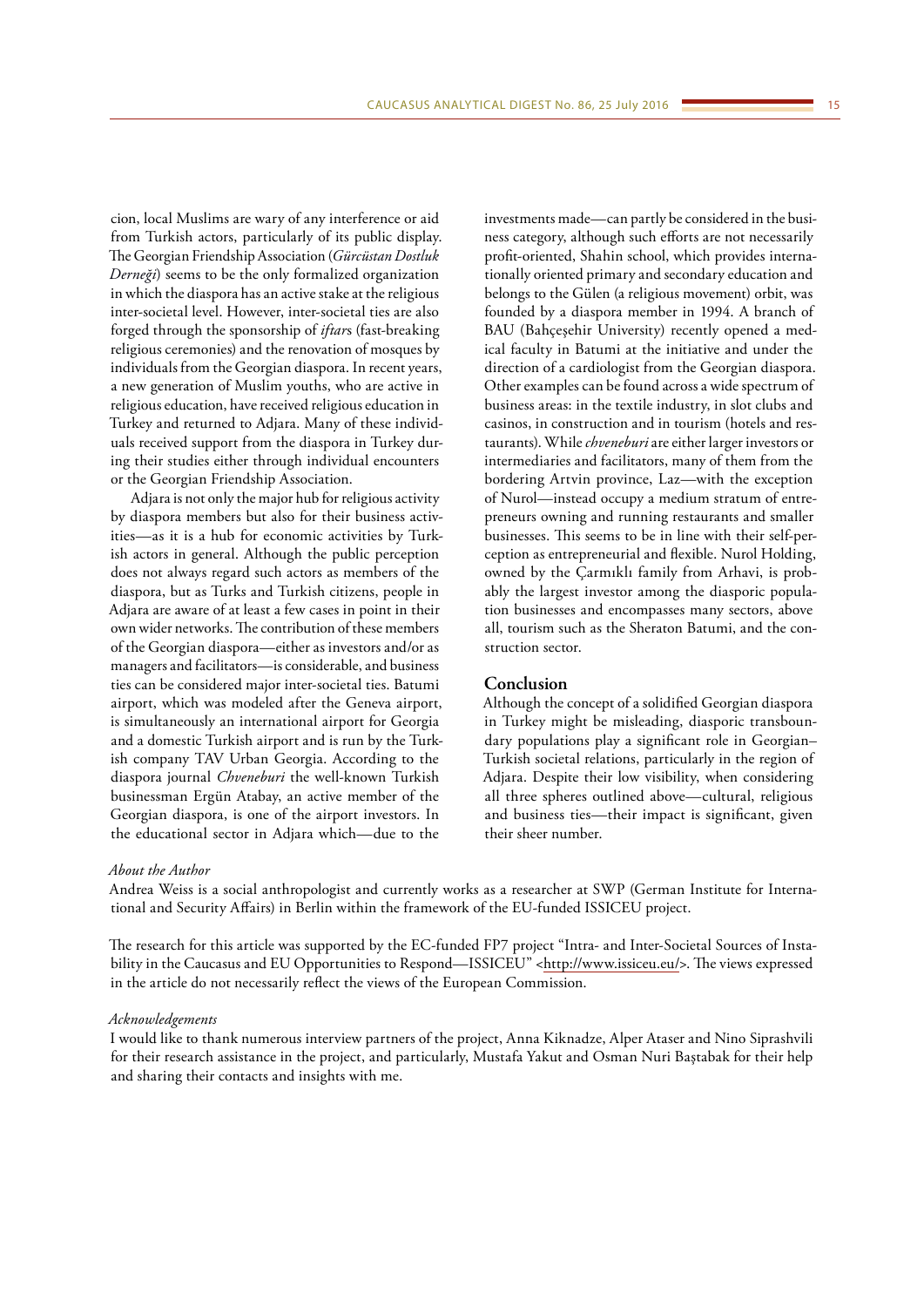# <span id="page-15-0"></span>**From 14 June to 19 July 2016**

| 14 June 2016 | Georgian Defense Minister Tina Khidasheli meets with her French counterpart Jean-Yves Le Drian in Paris<br>to discuss military cooperation between the two countries and the upcoming NATO summit in Warsaw                                                                 |
|--------------|-----------------------------------------------------------------------------------------------------------------------------------------------------------------------------------------------------------------------------------------------------------------------------|
| 15 June 2016 | Georgian Prime Minister Giorgi Kvirikashvili commences his visit to Germany and meets with German<br>Chancellor Angela Merkel in Berlin; during the visit, he opens a Georgian-German business forum                                                                        |
| 16 June 2016 | Russian state company Gazprom says it has signed a contract with the Georgian company Gasko+ on the side-<br>lines of the Saint Petersburg International Economic Forum to supply gas from July 2016 until the end of 2016                                                  |
| 20 June 2016 | Armenian President Serzh Sarkisian and Azerbaijani President Ilham Aliyev meet with Russian President<br>Vladimir Putin in the Russian city of Saint Petersburg and pledge their readiness to reach a peaceful solu-<br>tion to the Nagorno-Karabakh conflict               |
| 22 June 2016 | The Georgian Parliament approves sending twenty Georgian soldiers to the Central African Republic as part<br>of the EU's military training mission (EUTM RCA)                                                                                                               |
| 23 June 2016 | Georgian Foreign Minister Mikheil Janelidze meets with the EU's foreign policy chief Federica Mogherini<br>in Brussels to sign a Security of Information Agreement between the EU and Georgia                                                                               |
| 24 June 2016 | During an official visit to Armenia, Pope Francis denounces the mass killings of Armenians by Ottoman<br>troops during World War I as "genocide"                                                                                                                            |
| 26 June 2016 | Pope Francis calls for closer ties between the Vatican and Armenia's Orthodox Church on the final day of<br>his visit to the country                                                                                                                                        |
| 27 June 2016 | Georgian Prime Minister Giorgi Kvirikashvili signs a free trade agreement with the European Free Trade<br>Association (EFTA) in Bern during an official visit to Switzerland lasting two days                                                                               |
| 27 June 2016 | Georgian Prime Minister's special representative for relations with Russia, Zurab Abashidze, meets with<br>Russian Deputy Foreign Minister, Grigory Karasin, in Prague as part of an informal dialogue launched<br>between the two countries in 2012                        |
| 29 June 2016 | German Foreign Minister Frank-Walter Steinmeier warns about a possible escalation of the Nagorno-Kara-<br>bakh conflict, calls for a strengthening of the ceasefire during a visit to Armenia, and exhorts Armenia and<br>Turkey to hold talks to resolve their differences |
| 29 June 2016 | Georgian Prime Minister's special envoy for relations with Russia, Zurab Abashidze, announces that a Geor-<br>gian citizen jailed in Russia for spying has been released and handed over to Georgia on 28 June                                                              |
| 30 June 2016 | US Secretary of State John Kerry notes in separate phone calls to the presidents of Armenian and Azerbai-<br>jan that the Nagorno-Karabakh ceasefire is holding and urges both countries to continue avoiding tensions                                                      |
| 1 July 2016  | The Free Democrats (FD) opposition party in Georgia vows to significantly increase pensions and introduce<br>a minimum wage if it secures a victory in the upcoming parliamentary elections in October                                                                      |
| 6 July 2016  | US Secretary of State John Kerry signs a memorandum on "deepening the defense and security partnership"<br>between the US and Georgia during an official visit to the Caucasus country                                                                                      |
| 6 July 2016  | The head of local government in the Georgian Adjara Autonomous Republic, Archil Khabadze, resigns<br>ahead of elections                                                                                                                                                     |
| 7 July 2016  | Supporters of two jailed leaders of the Armenian nationalist opposition movement Founding Parliament<br>march in the capital Yerevan to demand their release                                                                                                                |
| 7 July 2016  | US Secretary of State John Kerry meets with leaders of opposition parties and Parliament Speaker Davit<br>Usupashvili during a visit to Georgia                                                                                                                             |
| 8 July 2016  | During the NATO Summit in Warsaw Georgia and NATO agree on new steps to strengthen the country's<br>defense capabilities, in particular air defense and air surveillance                                                                                                    |
| 11 July 2016 | A referendum on early presidential elections in the breakaway region of Abkhazia is declared invalid due to<br>low voter turnout                                                                                                                                            |
| 14 July 2016 | European Commissioner for European Neighborhood Policy and Enlargement Negotiations Johannes Hahn<br>says in the Georgian sea resort of Batumi that Georgian citizens will be granted visa-free travel to EU coun-<br>tries of the Schengen zone by October                 |
| 16 July 2016 | Azerbaijani President Ilham Aliyev holds talks with his Ukrainian counterpart, Petro Poroshenko, in Baku<br>to sign bilateral agreements on political, economic, energy and transport issues                                                                                |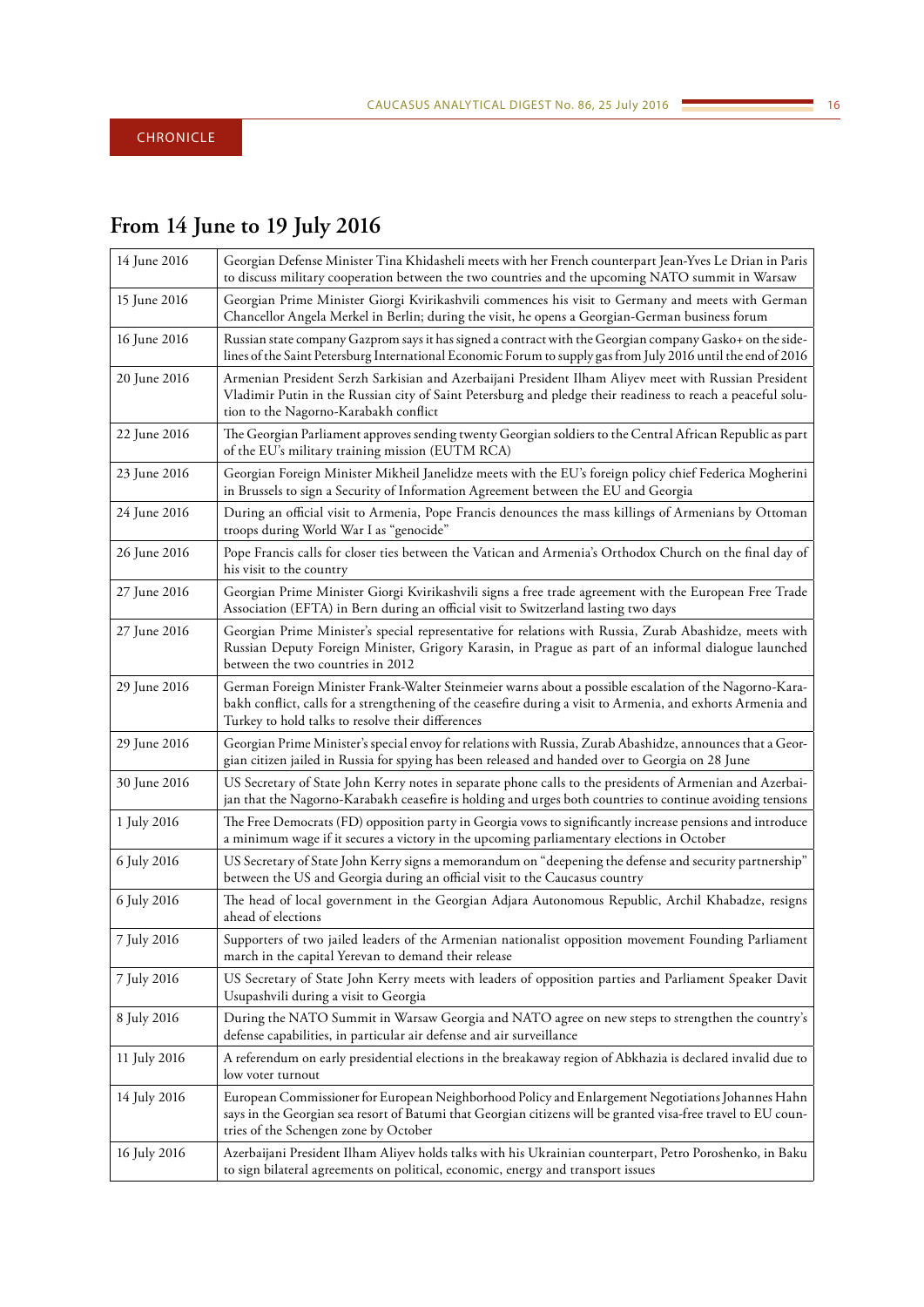| 17–18 July 2016 | A group of armed men belonging to Sasna Dzrer, the military wing of the nationalist opposition group<br>Founding Parliament, storm a police headquarters in the Armenian capital of Yerevan, demanding the<br>release of their leader, killing one police officer, and taking several hostages, who were later released. Police<br>block access to the occupied premises. The incident causes mass riots outside the block police headquarters<br>during the following days |
|-----------------|-----------------------------------------------------------------------------------------------------------------------------------------------------------------------------------------------------------------------------------------------------------------------------------------------------------------------------------------------------------------------------------------------------------------------------------------------------------------------------|
| 19 July 2016    | During a meeting with his Turkish counterpart Binali Yildirim in Ankara, Georgian Prime Minister Giorgi<br>Kvirikashvili expresses the hope that the launch of a High Level Strategic Cooperation Council between the<br>two countries will contribute to the "institutionalization" of bilateral ties                                                                                                                                                                      |

*Compiled by Lili Di Puppo*

*For the full chronicle since 2009 see <*www.laender-analysen.de/cad*>*